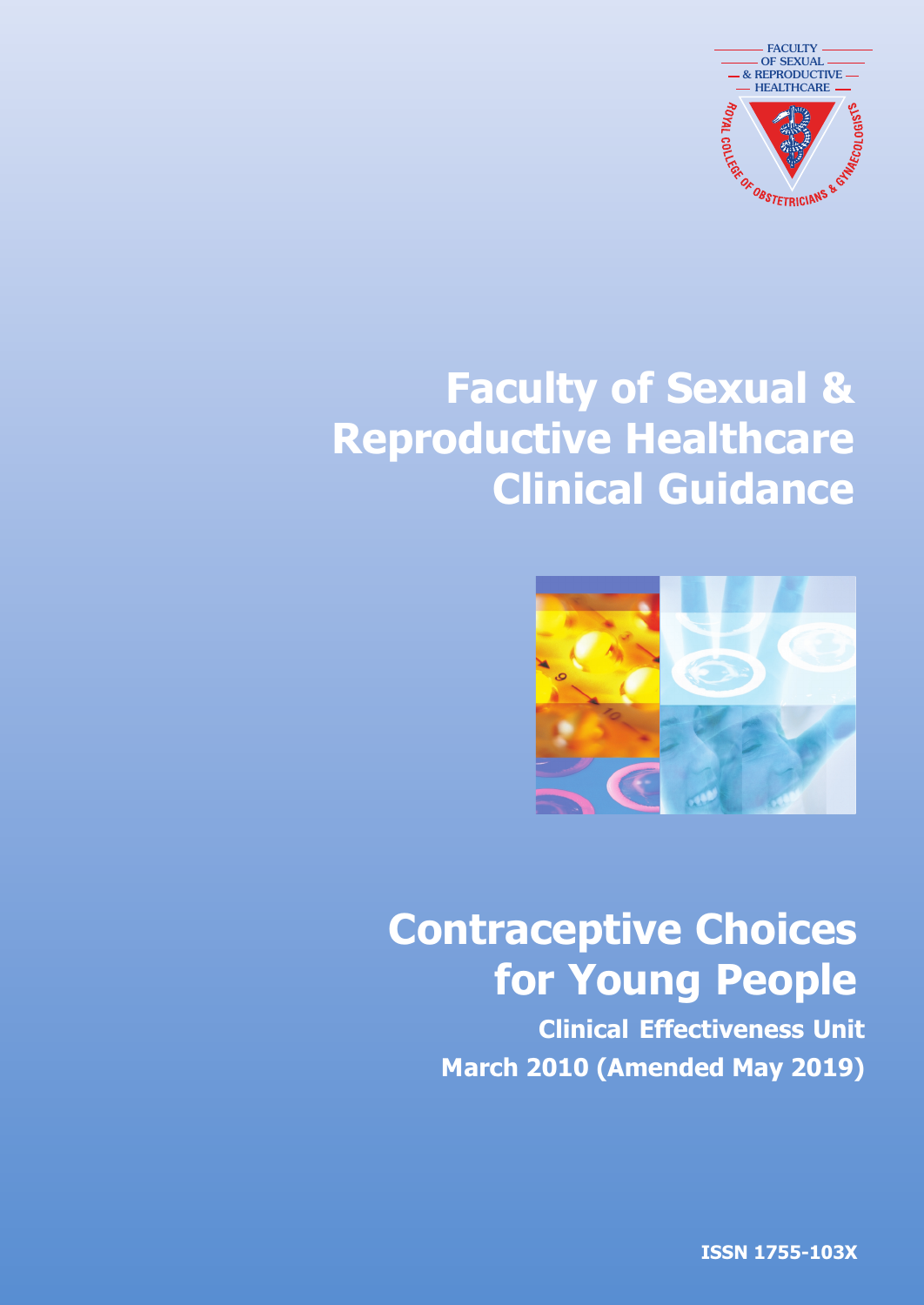#### **ABBREVIATIONS USED**

| <b>BMD</b><br><b>BMI</b><br>BASHH<br><b>CEU</b><br><b>CHC</b><br>COC<br>Cu-IUD<br><b>DMPA</b><br>EC<br><b>FSRH</b><br><b>HIV</b><br><b>HPV</b><br><b>IUD</b><br><b>LARC</b><br>LNG-IUS<br><b>NCSP</b><br><b>NET-EN</b><br><b>NICE</b><br><b>POEC</b><br><b>POP</b><br><b>SIGN</b><br>STI<br><b>UKMEC</b><br><b>UPSI</b> | bone mineral density<br>body mass index<br>British Association for Sexual Health and HIV<br>Clinical Effectiveness Unit<br>combined hormonal contraception<br>combined oral contraception<br>copper-bearing intrauterine device<br>depot medroxyprogesterone acetate<br>emergency contraception<br>Faculty of Sexual and Reproductive Healthcare<br>human immunodeficiency virus<br>human papillomavirus<br>intrauterine device<br>long-acting reversible contraception<br>levonorgestrel-releasing intrauterine system<br>National Chlamydia Screening Programme<br>norethisterone enantate<br>National Institute for Health and Clinical Excellence<br>progestogen-only emergency contraception<br>progestogen-only pill<br>Scottish Intercollegiate Guideline Network<br>sexually transmitted infection<br>UK Medical Eligibility Criteria for Contraceptive Use |
|-------------------------------------------------------------------------------------------------------------------------------------------------------------------------------------------------------------------------------------------------------------------------------------------------------------------------|---------------------------------------------------------------------------------------------------------------------------------------------------------------------------------------------------------------------------------------------------------------------------------------------------------------------------------------------------------------------------------------------------------------------------------------------------------------------------------------------------------------------------------------------------------------------------------------------------------------------------------------------------------------------------------------------------------------------------------------------------------------------------------------------------------------------------------------------------------------------|
| <b>VTE</b>                                                                                                                                                                                                                                                                                                              | unprotected sexual intercourse<br>venous thromboembolism                                                                                                                                                                                                                                                                                                                                                                                                                                                                                                                                                                                                                                                                                                                                                                                                            |

#### **GRADING OF RECOMMENDATIONS**

- Evidence based on randomised controlled trials **A**
- Evidence based on other robust experimental or observational studies **B**
- Evidence is limited but the advice relies on expert opinion and has the endorsement of respected authorities **C**
- Good Practice Point where no evidence exists but where best practice is based on the clinical experience of the multidisciplinary group ✓

## **DETAILS OF CHANGES TO ORIGINAL GUIDANCE DOCUMENT**

Since this set of guideline was first published, the following changes have been made:

**May2019** - Removed Appendix 5 and 7. Updated Appendix 6. Updated section

4.4 ,4.5, 5.7 and 6.1 to align with updated FSRH Clinical Guideline *Emergency Contraception (2016)*, *Quick Starting Contraception (2016) and* Combined Hormonal Contraception (2019). Added Table 1.

> Published by the Faculty of Sexual and Reproductive Healthcare Registered in England No. 2804213 and Registered Charity No. 1019969

> > First published in 2010

Copyright © Faculty of Sexual and Reproductive Healthcare 2010

Permission granted to reproduce for personal and educational use only. Commercial copying, hiring and lending are prohibited.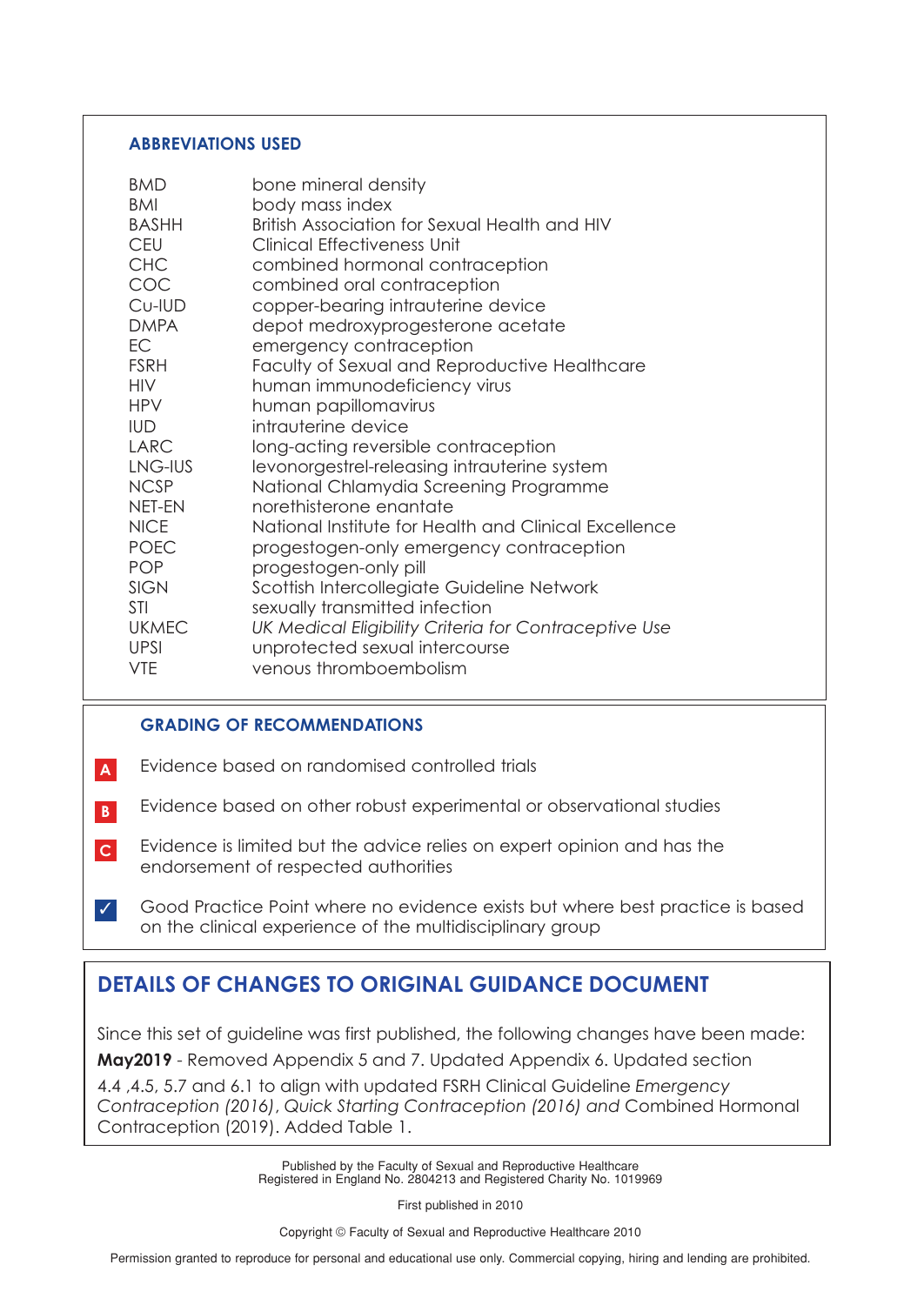## **CONTENTS**

| <b>Abbreviations Used</b>                                                                                                                                                                                                                                               | <b>IFC</b>                                                                                                        |
|-------------------------------------------------------------------------------------------------------------------------------------------------------------------------------------------------------------------------------------------------------------------------|-------------------------------------------------------------------------------------------------------------------|
| <b>Grading of Recommendations</b>                                                                                                                                                                                                                                       | <b>IFC</b>                                                                                                        |
| Summary of Key Recommendations                                                                                                                                                                                                                                          | iii                                                                                                               |
| 1<br>Purpose and Scope                                                                                                                                                                                                                                                  | 1                                                                                                                 |
| $\mathbf{2}$<br>Background                                                                                                                                                                                                                                              |                                                                                                                   |
| 3<br>Legal and Ethical Framework<br>3.1 Sexual activity<br>3.2 Consent, confidentiality and safeguarding young people<br>3.3 Consultation                                                                                                                               | 2<br>$\begin{array}{c} 2 \\ 2 \\ 3 \end{array}$                                                                   |
| Contraceptive Options for Young People<br>4<br>4.1 Contraceptive use among young people<br>4.2 Non-adherence and discontinuation<br>4.3 Medical eligibility<br>4.4 Starting hormonal contraception in young people<br>4.5 Emergency contraception                       | 4<br>4<br>$\overline{4}$<br>5<br>6<br>6                                                                           |
| 5<br>Addressing Young People's Health Concerns and Risks<br>5.1 Weight gain<br>5.2 Acne<br>5.3 Mood changes and depression<br>5.4 Fertility<br>5.5 Bleeding patterns and dysmenorrhoea<br>5.6 Bone health<br>5.7 Thrombosis<br>5.8 Cancer                               | 7<br>$\overline{7}$<br>$\overline{7}$<br>$\boldsymbol{8}$<br>$\boldsymbol{8}$<br>$\boldsymbol{8}$<br>9<br>9<br>10 |
| Sexually Transmitted Infections and Young People<br>6<br>6.1 Prevention and testing<br>6.2 STIs and contraception                                                                                                                                                       | 10<br>10<br>11                                                                                                    |
| References                                                                                                                                                                                                                                                              | $12 \overline{ }$                                                                                                 |
| Appendix 1: Development of CEU Guidance<br>Appendix 2: Useful Sources of Information<br>Appendix 3: Key Legislation and Guidance<br>Appendix 4: Suggestions for History Taking<br>Appendix 5: Failure Rates of Contraceptive Methods<br>Discussion Points and Questions | 17<br>18<br>19<br>20<br>21<br>22                                                                                  |
| Steps Involved in the Development of CEU Guidance<br>Comments and Feedback on Published Guidance                                                                                                                                                                        | <b>IBC</b><br><b>IBC</b>                                                                                          |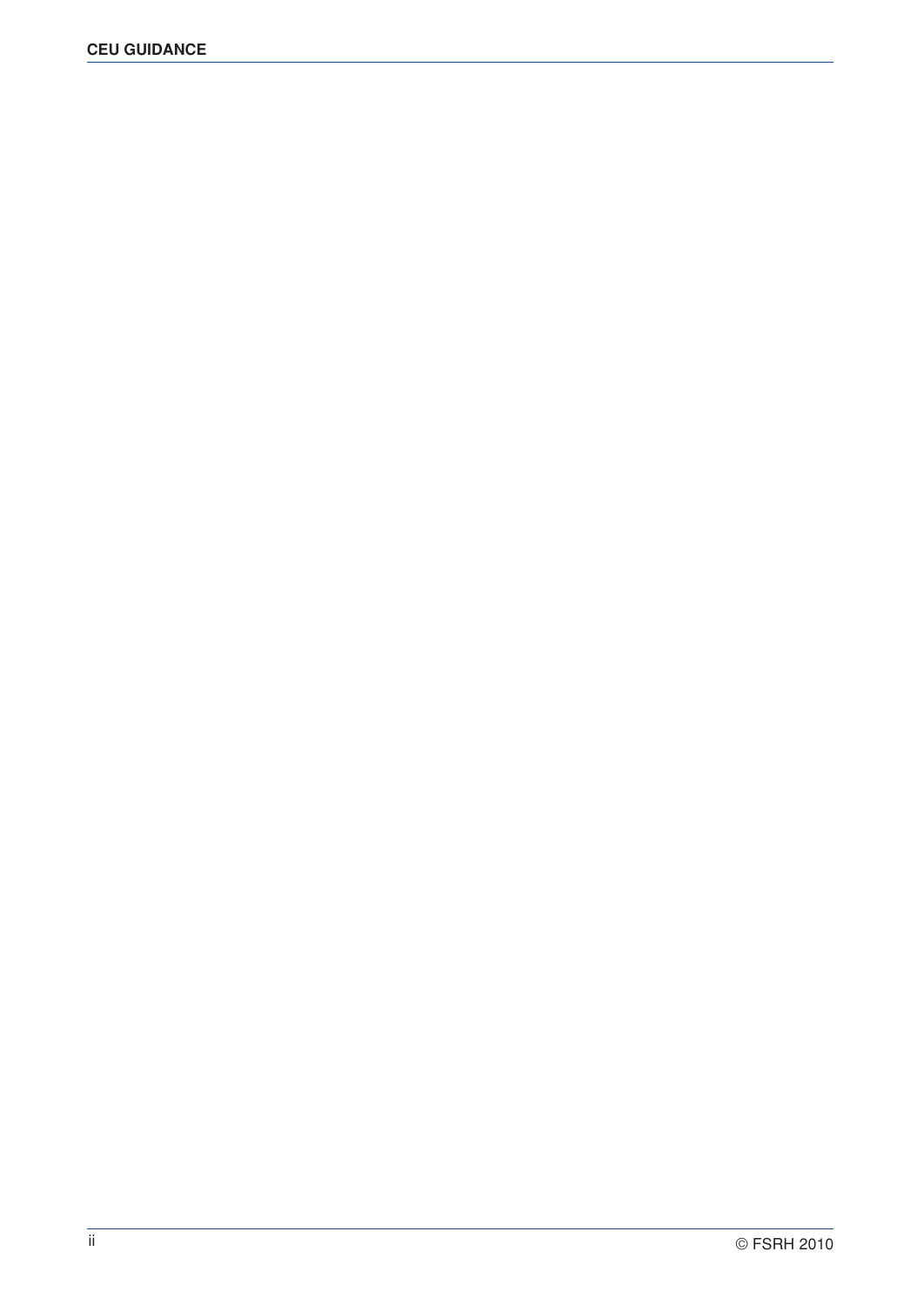#### **SUMMARY OF KEY RECOMMENDATIONS**

#### **Legal and Ethical Framework**

- Practitioners may wish to inform a young person of the law in relation to sexual activity. ✓
- A clinician should assess a young person's competence to consent to treatment by **C** their ability to understand information provided, to weigh up the risks and benefits, and to express their own wishes.
- Competence to consent to treatment should be assessed and documented at each **C** visit where relevant (e.g. for under-16-year-olds).
- Health professionals may wish to use checklists (e.g. Fraser Guidelines) to assess ✓ competence and risk when providing contraceptive advice or treatment to young people.
- Young people should always be made aware of the confidentiality policies for the **C** service they are attending, including the circumstances in which confidentiality may need to be breached.
- All sexual and reproductive health care services should have a named person **C** identified as the local lead for child protection.
- All staff involved in contraceptive services for young people should receive **C** appropriate training to alert them to the possibility of exploitation or coercion. Staff should know who they can contact for advice and how to act on child protection issues in accordance with local policy and procedures.

#### **Contraceptive Options for Young People**

- Young people should be informed about all methods of contraception, highlighting the benefits of long-acting reversible contraception (LARC). ✓
- ✓ Young people may be advised to return for follow-up within 3 months of starting hormonal contraception. This allows side effects or other concerns to be addressed and helps ensure correct use of the method.
- Young people should be encouraged to return at any time if they develop problems **C** with contraception.
- Age alone should not limit contraceptive choices, including intrauterine methods. **C**
- Young people should be made aware of the different types of emergency ✓ contraception (EC) available, when they can be used and how they can be accessed.
- Even if presenting for EC within 72 hours of unprotected sexual intercourse (UPSI), ✓ women of all ages should be offered the copper-bearing intrauterine device or advised how they can access it.

#### **Addressing Young People's Health Concerns and Risks**

#### **Weight Gain**

- Young people may be advised that there is no evidence of weight gain with **B** combined hormonal contraception (CHC) use.
- Young people may be advised that weight gain can occur with depot **C** medroxyprogesterone acetate (DMPA) use but there is little evidence of a causal association between other progestogen-only methods and weight gain.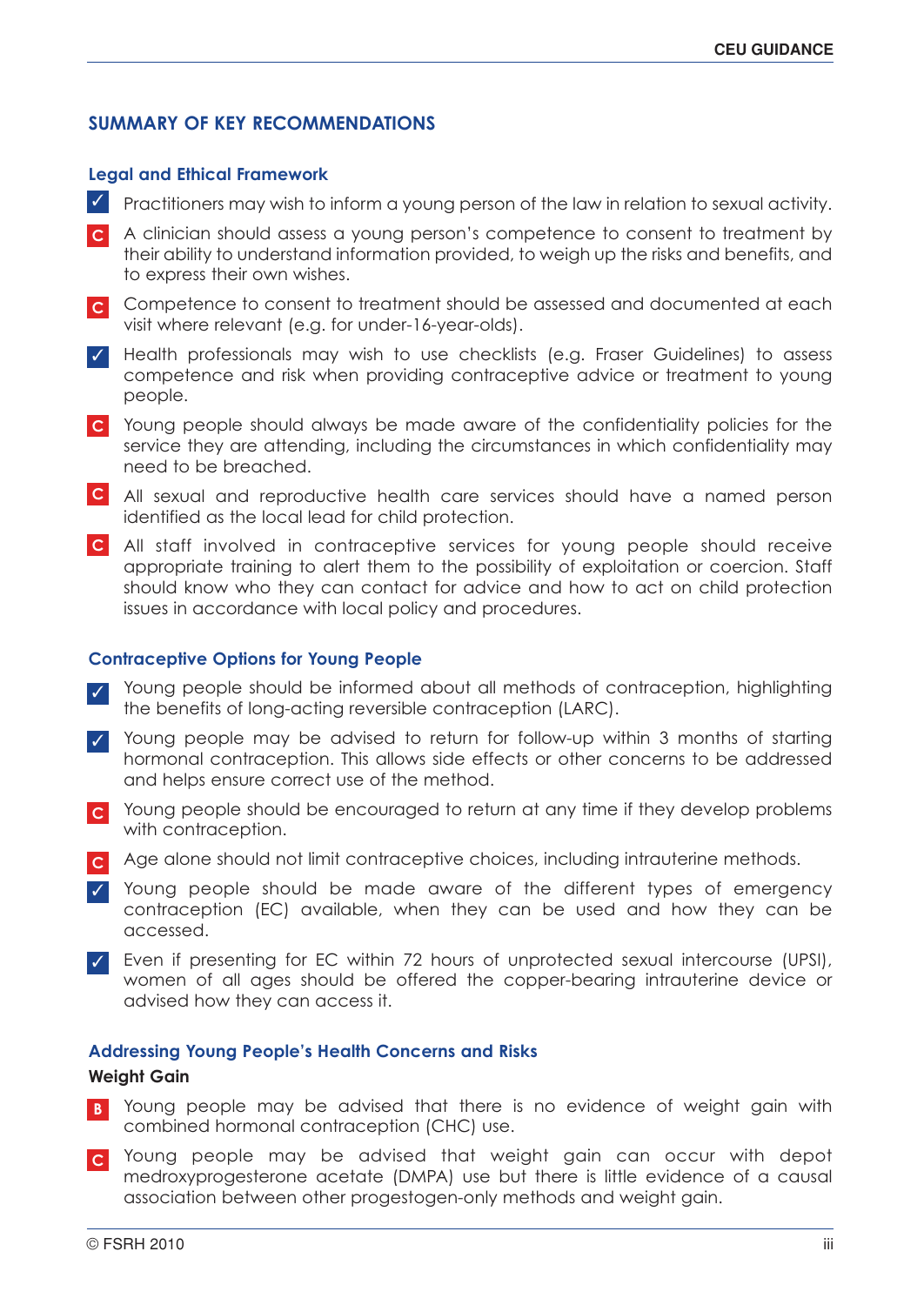#### **SUMMARY OF KEY RECOMMENDATIONS**

#### **Addressing Young People's Health Concerns and Risks (continued)**

#### **Acne**

- Young people may be advised that combined oral contraception (COC) use can improve acne. **B**
- Young women whose acne fails to improve with COC may wish to consider switching to a COC containing a less androgenic progestogen or one with a higher estrogen content. ✓
- Co-cyprindiol (Dianette®) is indicated to treat severe acne that has not responded to **C** oral antibiotics. In those with less severe symptoms it should be withdrawn 3-4 months after the condition has resolved. For women with known hyperandrogenism, longer use with specialist review may be warranted.
- Young people should be advised that the progestogen-only implant may be **C** associated with improvement, worsening or onset of acne.

#### **Mood Changes and Depression**

Young people may be advised that hormonal contraception may be associated with **C** mood changes but there is no evidence that hormonal contraceptives cause depression.

#### **Fertility**

- Individuals should be advised that there is no delay in return of fertility following **C** discontinuation of the progestogen-only pill or CHC.
- Individuals should be advised that there is no delay in return of fertility after **B** discontinuation of intrauterine contraception or the progestogen-only implant.
- Individuals should be advised that there can be a delay of up to 1 year in the return **C** of fertility after discontinuation of DMPA.

#### **Bleeding Patterns and Dysmenorrhoea**

- Individuals should be informed that altered bleeding patterns can occur with hormonal contraception use. **C**
- **B** Primary dysmenorrhoea may improve with use of CHC.

#### **Bone Health**

- Young people should be informed that use of the progestogen-only injectable contraceptive is associated with a small loss of bone mineral density which is usually recovered after discontinuation. **B**
- DMPA can be used in women under the age of 18 years after consideration of other **C** methods.
- Women who wish to continue using DMPA should be reviewed every 2 years to reassess ✓ the benefits and risks.

#### **Thrombosis**

Young people may be informed that although the risk of venous thromboembolism is increased with CHC, the absolute risk is very small. **B**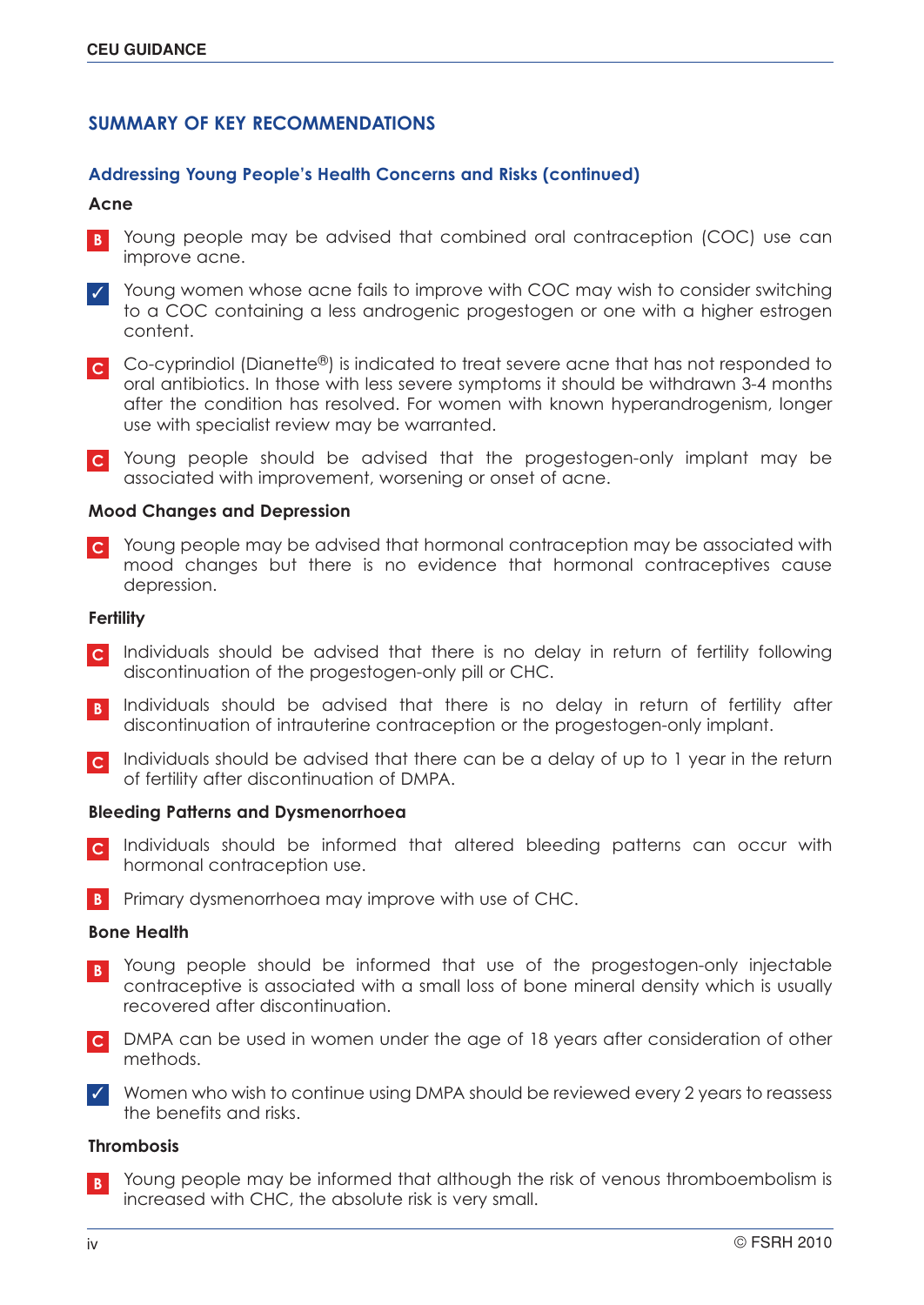#### **SUMMARY OF KEY RECOMMENDATIONS**

#### **Addressing Young People's Health Concerns and Risks (continued)**

#### **Cancer**

- **B** Young people may be advised that COC use is not associated with an overall increased risk of cancer.
- Young people may be advised that COC use reduces the risk of ovarian cancer and **B** that the protective benefit continues for 15 or more years after stopping.
- Young people may be advised that any increase in breast cancer with hormonal **B** contraception use is likely to be small and to reduce after stopping.
- Young people may be advised that there may be a very small increase in the risk of **B** cervical cancer with prolonged COC use.

#### **Sexually Transmitted Infections and Young People**

- The correct and consistent use of condoms should be advised to reduce the risk of **B** transmission of sexually transmitted infections (STIs).
- When advising condom use, young people should be informed about correct use of ✓ condoms and lubricants, different sizes, types and shapes of condoms, and how to access further supplies, STI screening and EC.
- Young people should be advised to have STI tests 2 and 12 weeks after an incident of **C** UPSI.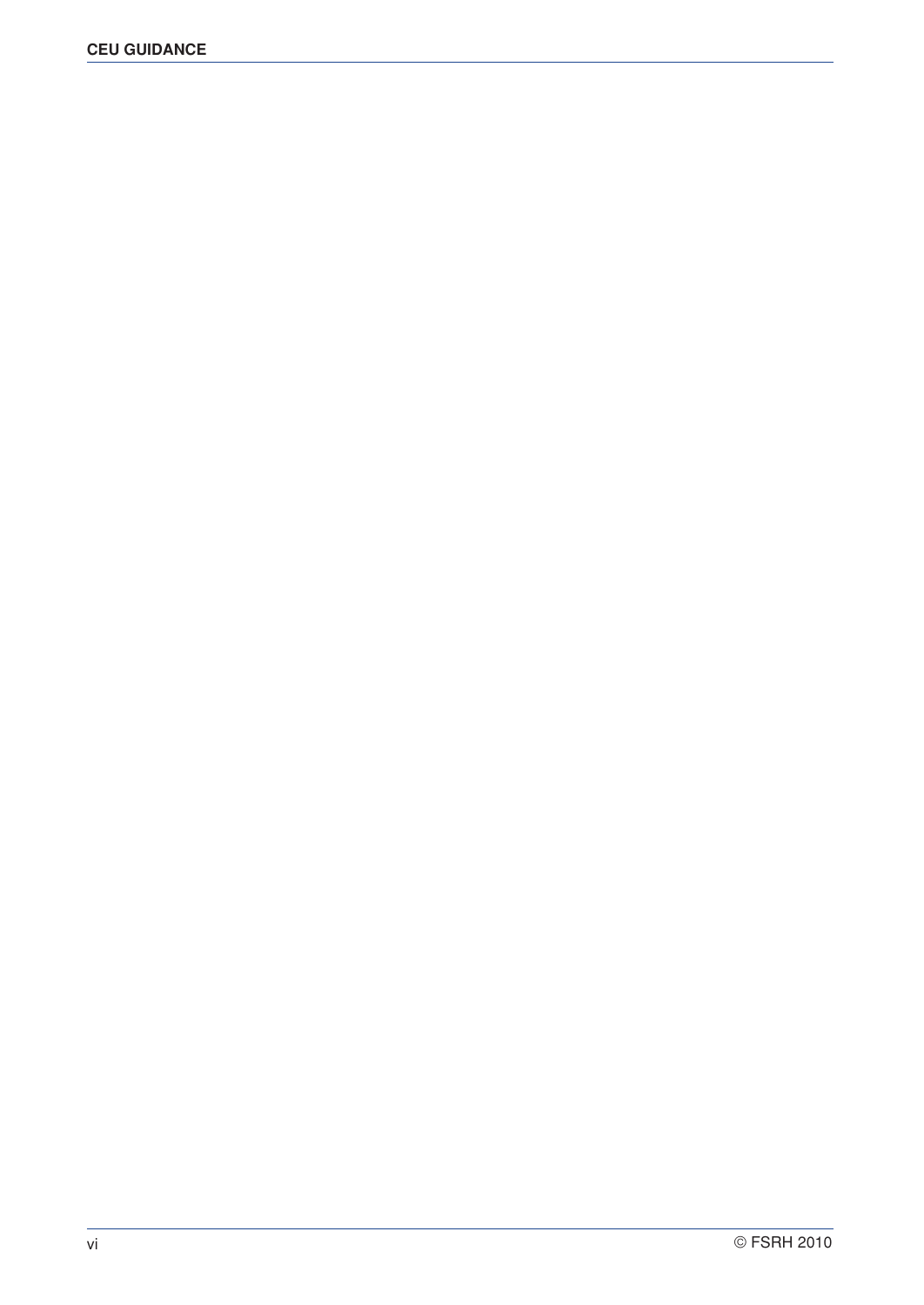

## **Faculty of Sexual and Reproductive Healthcare Clinical Effectiveness Unit**

*A unit funded by the FSRH and supported by NHS Greater Glasgow & Clyde to provide guidance on evidence-based practice*

## **FSRH Guidance (March 2010 Contraceptive Choices for Young People**

(Update due by March 2015)

#### **1 Purpose and Scope**

This guidance is most relevant to young people under 18 years of age but may also apply to young people up to the age of 25 years. The guidance is intended for use by health professionals providing contraceptive services to young people. Recommendations are based on available evidence and consensus opinion of experts. They should be used to guide clinical practice but they are not intended to serve alone as a standard of medical care or to replace clinical judgement in the management of individual cases. A key to the Grading of Recommendations, based on levels of evidence, is provided on the inside front cover of this document. Details of the methods used by the Clinical Effectiveness Unit (CEU) in developing this guidance are outlined in Appendix 1. The guidance focuses on contraceptive choices for young people with some additional discussion of related sexual health, ethical and legal issues. For information on contraceptive choices for young people with particular lifestyle risk factors, medical conditions or concomitant medication, health professionals should refer to the *UK Medical Eligibility Criteria for Contraceptive Use* (UKMEC)1, *British National Formulary*2 and the *electronic Medicine Compendium*. 3 For detailed information on legal and child protection matters, practitioners should consult the relevant acts of parliament, government guidance, professional bodies, and local policies and protocols (Appendix 2).

#### **2 Background**

Young people in the UK have relatively poor sexual health compared with older members of the population and in comparison with their peers in other European countries. The key public health issues with regard to young people's sexual health are unintended pregnancy and sexually transmitted infections (STIs). Despite wide availability of various contraceptive methods and condoms, teenage pregnancy rates in the UK are higher than in other European countries<sup>4,5</sup> and sexually active young people are disproportionately affected by  $SIIS.6,7$ Sexual health inequalities can be even greater among vulnerable young people and those from minority groups.

Important determinants of sexual health include the ability to have safe and happy relationships free from coercion; the ability to negotiate safer sex; having access to sexual health and relationship services; and being informed about rights including the right not to have or delay having sex.<sup>8–10</sup> First intercourse amongst young people is often associated with regret, feeling pressured and alcohol consumption.<sup>11,12</sup> Research suggest that early age at first intercourse is associated with teenage pregnancy and lack of sexual competence (based on regret, willingness, contraceptive use, autonomy).12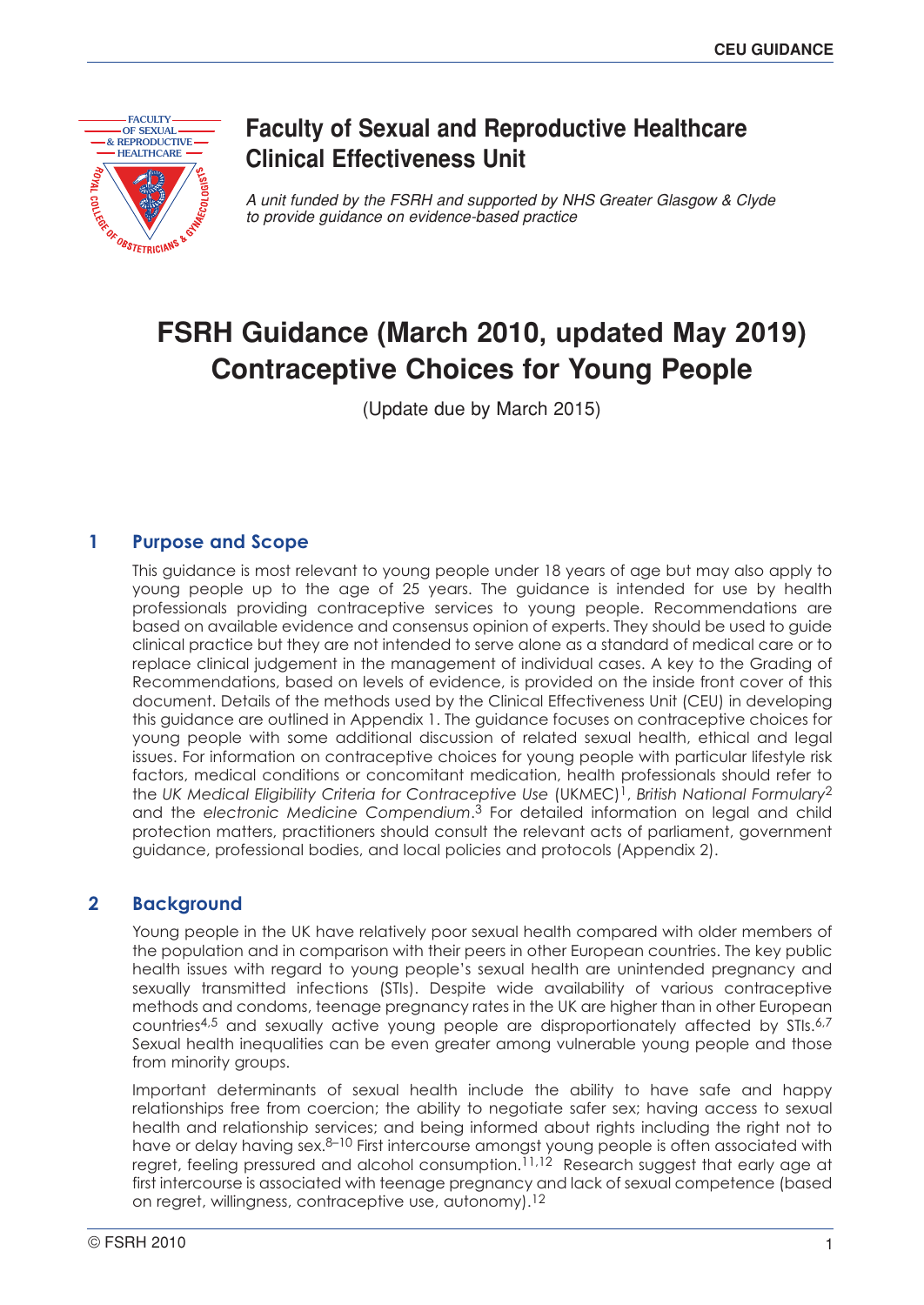The factors influencing sexual health are complex and diverse. Therefore, improving sexual health requires a multifaceted approach. Sexual health strategies for England, Wales<sup>10</sup> and Scotland<sup>9</sup> and Northern Ireland<sup>8</sup> aim to improve sexual health outcomes through better access to sex education, contraception, STI testing and sexual health advice. This guidance provides health professionals with advice for supporting young people in making appropriate contraceptive choices.

#### **3 Legal and Ethical Framework**

#### **3.1 Sexual activity**

Whilst the age of consent to sexual activity in the UK is 16 years, surveys suggest that approximately one in three young people have had sexual intercourse by this age.<sup>4,12,13</sup> Although unlawful, mutually agreed sexual activity between under-16-year-olds of similar age would not generally lead to prosecution unless there was evidence of abuse or exploitation. Different legislation on sexual activity applies to England and Wales, Northern Ireland and Scotland.<sup>14–16</sup> (Appendices 2 and 3).

In England, Wales and Northern Ireland, those under the age of 13 years are considered unable to legally consent to sexual activity.<sup>14,15</sup> In Northern Ireland, there is no statutory duty under criminal law to report to the police cases of sexual activity involving children under the age of 16 years unless the child is under 13 years or the other party is aged 18 years or over. When the Sexual Offences Scotland Act 2009<sup>17</sup> comes into force, sexual activity with a male or female aged under 13 years will be "rape of a young child".

Practitioners may wish to inform a young person of the law in relation to sexual activity. ✓

#### **3.2 Consent, confidentiality and safeguarding young people**

The legal framework on consent, confidentiality and safeguarding (child protection) is covered by the General Medical Council publication, *0–18 Years: Guidance for All Doctors*.18 This document includes more detailed information covering each of the UK nations (see also Appendix 3). The following is a summary of key issues for sexual health providers.

#### *3.2.1 Consent*

In law, any competent young person in the UK can consent to medical treatment<sup>19</sup> including contraception. Young people over 16 years of age, including those with a disability/impairment, are presumed to be competent to give consent to medical treatment unless otherwise demonstrated. For young people under the age of 16 years, however, competence to consent has to be demonstrated (Box 1). A young person must have sufficient understanding and maturity to understand fully what is proposed (England, Wales and Northern Ireland) or be capable of understanding the nature and possible consequences of the treatment (Scotland).20

The assessment of a young person's capacity to make a decision about contraception or medical treatment is a matter of clinical judgement guided by professional practice and legal requirement.19 Assumptions should not be made about an individual's capacity to consent based on age alone or disability.21,22

In England, Wales and Northern Ireland, in order to provide contraception to young people under 16 years of age without parental consent, it is considered good practice to follow the Fraser Guidelines/criteria (Box 2).

In Scotland, although the Fraser Guidelines are sometimes used by health professionals, they have no authority in Scottish law. The primary legislation when determining 'competency' is the Age of Legal Capacity (Scotland) Act 1991<sup>20</sup> whereby the only criterion is that the child understands the nature and consequence of the treatment.

Competence is demonstrated if the young person is able to:

**Box 1** Assessing competence<sup>19</sup>

Understand the treatment, its purpose and nature, and why it is being proposed

Understand its benefits, risks and alternatives

Understand in broader terms what the consequences of the treatment will be

<sup>●</sup> Retain the information for long enough to use it and weigh it up in order to arrive at a decision.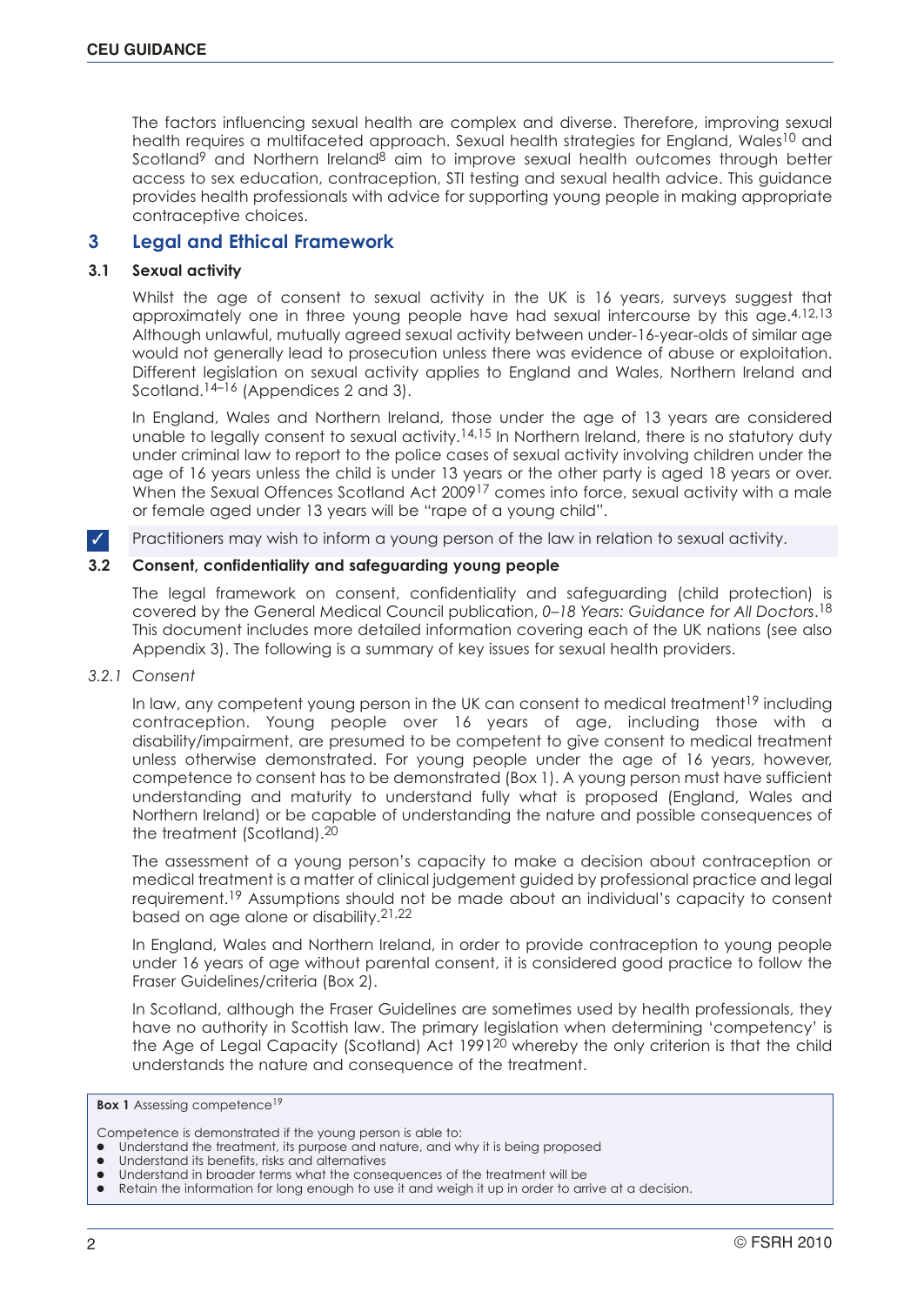#### **Box 2** Fraser Guidelines/criteria

- The young person understands the professional's advice.
- The young person cannot be persuaded to inform their parents.
- The young person is likely to begin, or to continue having, sexual intercourse with or without contraceptive treatment.
- Unless the young person receives contraceptive treatment, their physical or mental health, or both, are likely to suffer.
- The young person's best interests require them to receive contraceptive advice or treatment with or without parental consent.
- A clinician should assess a young person's competence to consent to treatment by their ability to understand information provided, to weigh up the risks and benefits, and to express their own wishes. **C**
- Competence to consent to treatment should be assessed and documented at each visit where relevant (e.g. for under-16-year-olds). **C**
- Health professionals may wish to use checklists (e.g. Fraser Guidelines) to assess competence and risk when providing contraceptive advice or treatment to young people. ✓

#### *3.2.2 Confidentiality*

It is important to maintain confidentiality so that young people access services. The duty of confidentiality owed to a young person is similar to that for an adult. Duty of confidentiality will differ between professionals working with young people, for example, health staff and teachers. Professionals should be aware of their own policies with regard to the circumstances in which a breach of confidentiality may be justified and the correct procedures to follow. Appendix 2 lists some relevant documents including the British Medical Association statement on information sharing in relation to sexual activity amongst young people.

Young people should always be made aware of the confidentiality policies for the service they are attending, including the circumstances in which confidentiality may need to be breached.  $|c|$ 

*3.2.3 Safeguarding young people*

When working with young people either directly or indirectly, professionals need to consider the possibility of physical, sexual and emotional harm including coercion and/or exploitation. National frameworks on safeguarding children are available23,24 (see also Appendices 2 and 3). In addition, local areas will have their own child protection policies and procedures. Professionals working with young people should attend the training available from local child protection services. Staff working with young people should know:

- How to access national and local child protections guidance and procedures
- Who provides further advice and expertise on child protection issues locally or within their service
- Under what circumstances child protection procedures should be initiated according to their working protocols
- What services are available locally, when and how to refer
- How child protection procedures may affect different groups (e.g. those under 13 years, under 16 years and vulnerable groups).
- All sexual and reproductive health care services should have a named person identified as the local lead for child protection. **C**
- All staff involved in contraceptive services for young people should receive appropriate training to alert them to the possibility of exploitation or coercion. Staff should know who they can contact for advice and how to act on child protection issues in accordance with local policy and procedures. **C**

#### **3.3 Consultation**

Developing rapport with a young person and creating a safe and comfortable environment (Box 3) during the consultation may enable health professionals to assess risk and tailor advice and treatment to the individual.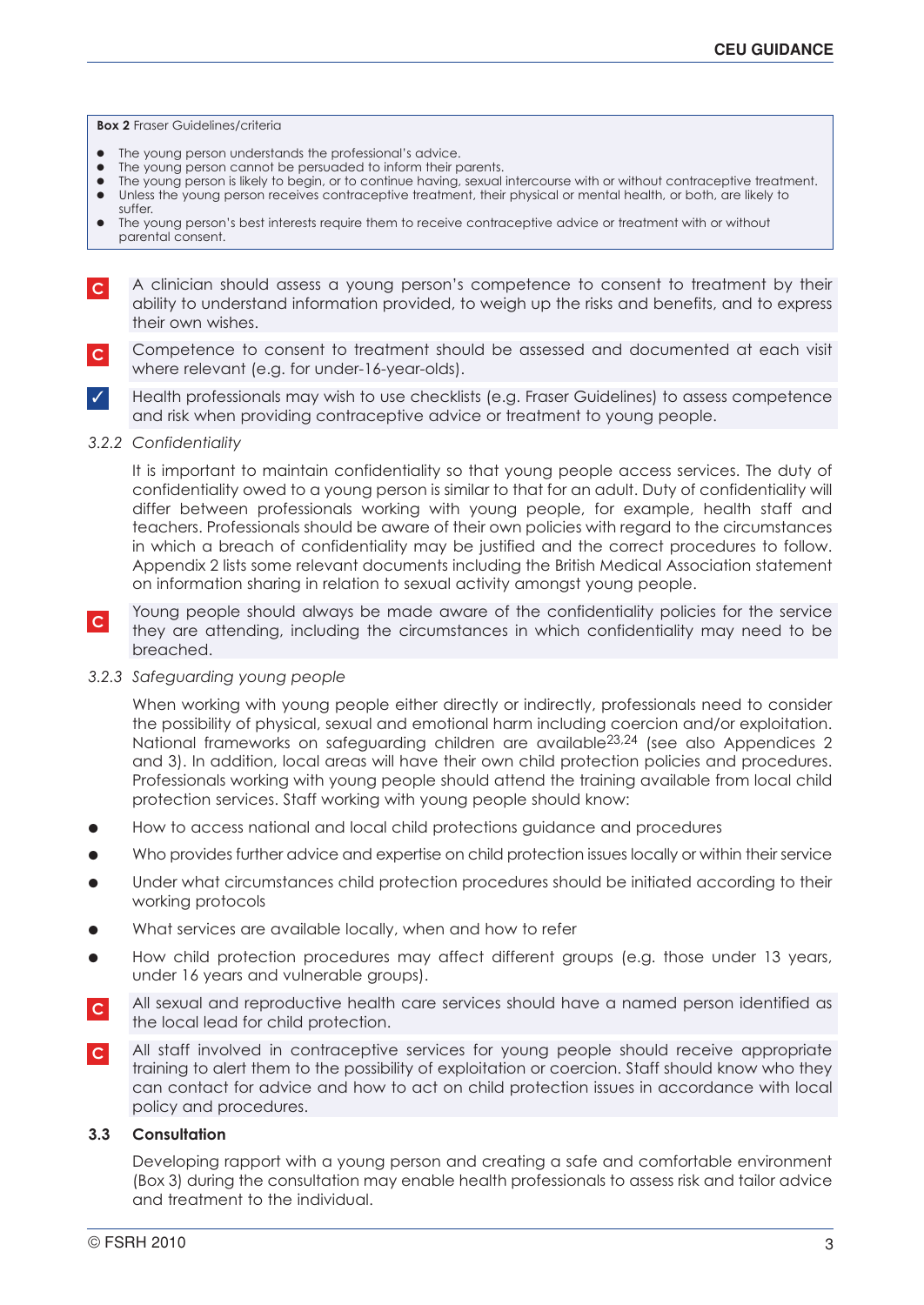| <b>Box 3</b> Suggestions for facilitating consultations with young people                                                                                                                                                                                                                                                                                                                                                                                                                                                                                                                                                                                                                                                                                  |  |  |
|------------------------------------------------------------------------------------------------------------------------------------------------------------------------------------------------------------------------------------------------------------------------------------------------------------------------------------------------------------------------------------------------------------------------------------------------------------------------------------------------------------------------------------------------------------------------------------------------------------------------------------------------------------------------------------------------------------------------------------------------------------|--|--|
| Initial contact<br>Reception staff<br>• As they are often the first point of contact for the young person with the service, the<br>reception staff should provide a friendly and non-judgemental welcome.                                                                                                                                                                                                                                                                                                                                                                                                                                                                                                                                                  |  |  |
| Clinical staff<br><b>Consultation process</b><br>• Wherever possible the young person should be allowed as much time in the<br>consultation as they need.<br>• Time should be taken to explain the confidentiality to be expected from all medical<br>and non-medical staff in the health care team and the limits of confidentiality.<br>• Avoid making assumptions about reason for visit; sexual behaviour; sexual orientation;<br>risk or capacity based on age, gender or disability.<br>• Avoid appearing to moralise about sex, sexuality and contraceptive choice and be<br>aware of cultural and sexual diversity.<br>• Avoid writing notes whilst listening and observing.<br>• Barriers such as desks and computer screens should be minimised. |  |  |

Issues relating to child protection might not be disclosed during the young person's first visit; therefore, opportunities for disclosure should be available throughout a young person's care pathway. Appendix 4 contains examples of questions that may help those working with young people to consider sexual risk and the possibility of coercion.

Health professionals should be aware that parental involvement does not always exclude child protection/competence issues. Whilst efforts should be made to encourage parent/carer/partner involvement where appropriate, when a young person is accompanied by an adult, the young person should also be seen alone if possible. It is good practice to document who accompanied the young person and, if they were offered time alone, whether this was accepted or declined.

#### **4 Contraceptive Options for Young People**

#### **4.1 Contraceptive use among young people**

Despite the wide range of contraceptives available on the UK market rates of unintended pregnancy remain high. There has been an increasing trend in young people's contraceptive use, with the majority of young people reporting use of contraception at last intercourse, and less than one-fifth of those surveyed reporting non-use.13,25 Use and non-use of contraception at first and subsequent intercourse may be influenced by various factors: individual factors (knowledge, attitude, personal aspirations, previous use, perceived risk); familial (family structure, parent–child relationship, socioeconomic status); relationship (partner characteristics) and social (social norms, peer influences, access to services).12,26–30

In the UK, the contraceptive pill and condom remain the two most commonly used methods. Office of National Statistics survey data (2008/2009)<sup>31</sup> indicate that among women aged 16–29 years who were at risk of pregnancy, 78% were using the contraceptive pill and/or the condom (46% and 47%, respectively, 15% used both).<sup>31</sup> Long-acting reversible methods of contraception (LARC) (i.e. the progestogen-only implant, injectable and intrauterine methods) are used by a minority of women,  $31$  but there is a trend towards increasing use.  $32$ Use of the progestogen-only injectable and implant is greater in young women compared with older women 31

Young women's choice of contraception may be influenced by a number of factors: effectiveness, discreetness, safety, side effect profile, invasiveness, knowledge of the method, ease of use or how difficult it is to forget.<sup>33</sup>

#### **4.2 Non-adherence and discontinuation**

For all women, typical failure rates with use of combined oral contraception (COC) and male condoms are as high as 8% and 15%, respectively, in the first year of use.34 A survey in the USA showed that women aged under 20 years experienced a contraceptive failure rate of about 16% in the first 12 months of use, compared with a rate of 8% in married women aged 30 years and older.35 LARC methods [defined by the National Institute of Health and Clinical Excellence (NICE) as those methods that require administering less than once per cycle or month]<sup>36</sup> are less user dependent than shorter-acting methods. Thus LARC methods have lower failure rates with typical use and they are more cost effective than COC or condoms if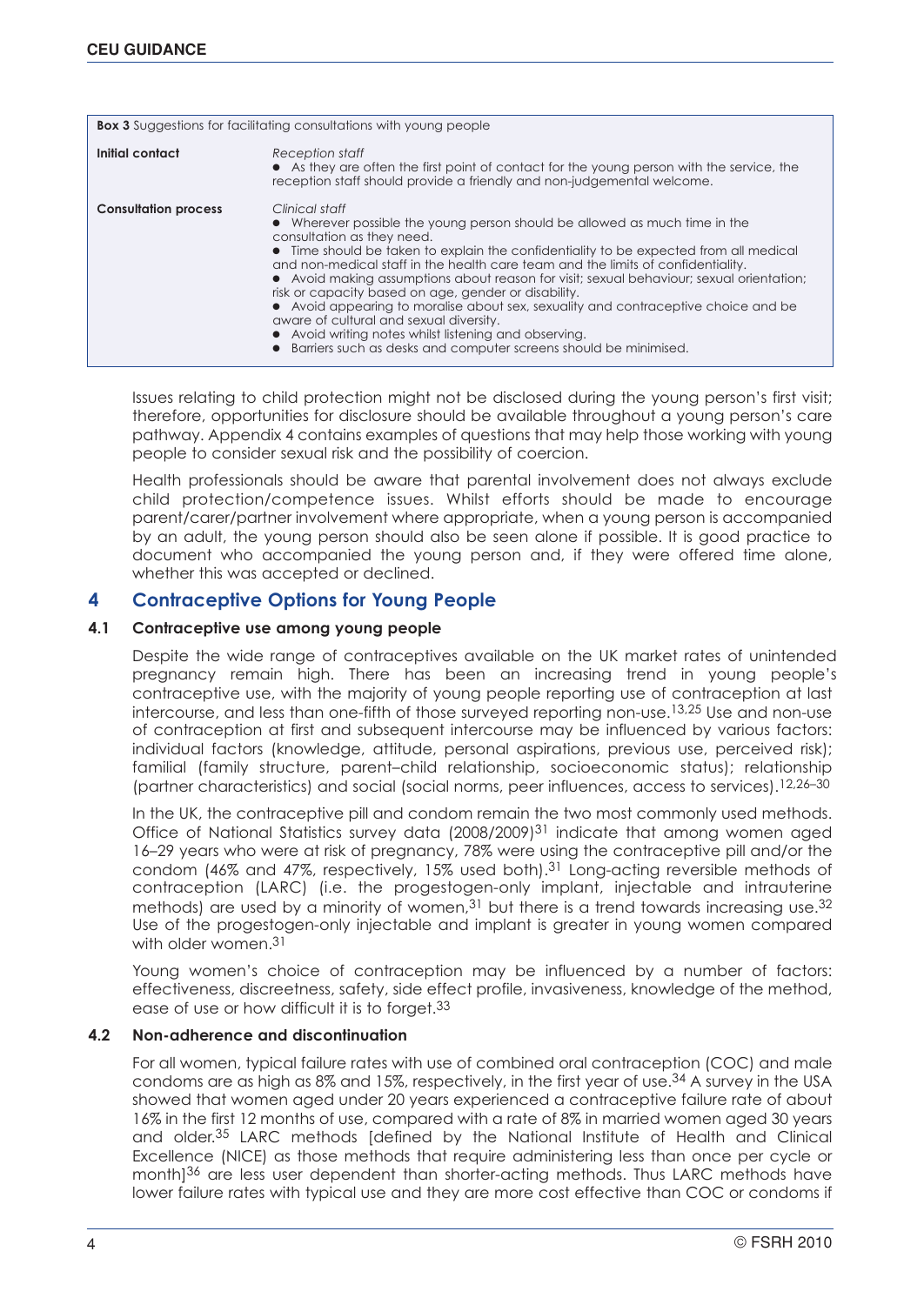used for 1 year or longer. [See Appendix 5 for typical and perfect use failure rates of various contraceptive methods.]

Discontinuation of methods may also be a factor in unintended pregnancies. In the USA it has been estimated that at 12 months after initiation, between 65% and 70% of all contraceptive methods used by women aged 14–55 years have been discontinued. The majority of discontinuation occurs in the first 6 months of use,37 and approximately 45–50% of discontinuation is for method-related reasons.37 Side effects (perceived or experienced) are often cited as the reason for method discontinuation.<sup>37–41</sup> Despite this, the probability of resuming contraception is relatively high and total abandonment of contraception far lower. 37 A small qualitative study of 16–25-year-olds found that women who had no prior concern about the nature of hormones switched to another method when they experienced unwanted effects, whereas those who had prior concerns were more likely to return to inconsistent condom use or stop using contraception altogether. 41

Health professionals should aim to maximise a young person's adherence with contraception by providing a wide and appropriate choice of methods, dealing with specific health concerns (see Section 5), discussing specific health benefits and providing appropriate followup. Verbal information should be backed up with appropriate written information and/or information in other formats.

- Young people should be informed about all methods of contraception, highlighting the benefits of LARC ✓
- Young people may be advised to return for follow-up within 3 months of starting hormonal contraception. This allows side effects or other concerns to be addressed and helps ensure correct use of the method. ✓
- Young people should be encouraged to return at any time if they develop problems with contraception. **C**

#### **4.3 Medical eligibility**

Young people generally are at lower risk of cardiovascular and other age-related conditions. However, they may have specific risks relating to pubertal development, risk of STIs, or other medical conditions. In addition, factors such as ability to adhere with contraception, eating disorders, family situation, obesity, and recreational drug/alcohol use also need to be taken into account. Appendix 4 provides sample questions that may help support appropriate history taking.

The *UK Medical Eligibility Criteria for Contraceptive Use* (UKMEC)1 provides guidance on which contraceptive methods can be used safely in individuals with certain conditions/circumstances. Table 1 outlines what each category means, while Table 2 lists the categories for each method in relation to age.

There are no restrictions on using any of the above methods based on nulliparity alone (UKMEC 1).1

Age alone should not limit contraceptive choices, including intrauterine methods. **C**

**Table 1** Definition of *UK Medical Eligibility Criteria for Contraceptive Use* (UKMEC) categories for use of hormonal contraception, intrauterine devices and barrier methods<sup>1</sup>

| Category | <b>Definition</b>                                                                                                                                                                                                                                                                                               |
|----------|-----------------------------------------------------------------------------------------------------------------------------------------------------------------------------------------------------------------------------------------------------------------------------------------------------------------|
| UKMEC 1  | A condition for which there is no restriction for the use of the contraceptive method.                                                                                                                                                                                                                          |
| UKMEC 2  | A condition where the advantages of using the method generally outweigh the theoretical or proven risks.                                                                                                                                                                                                        |
| UKMEC 3  | A condition where the theoretical or proven risks usually outweigh the advantages of using the method.<br>Provision of a Category 3 method requires expert clinical judgement since use of that method is not usually<br>recommended unless other more appropriate methods are not available or not acceptable. |
| UKMEC 4  | A condition which represents an unacceptable health risk if the contraceptive method is used.                                                                                                                                                                                                                   |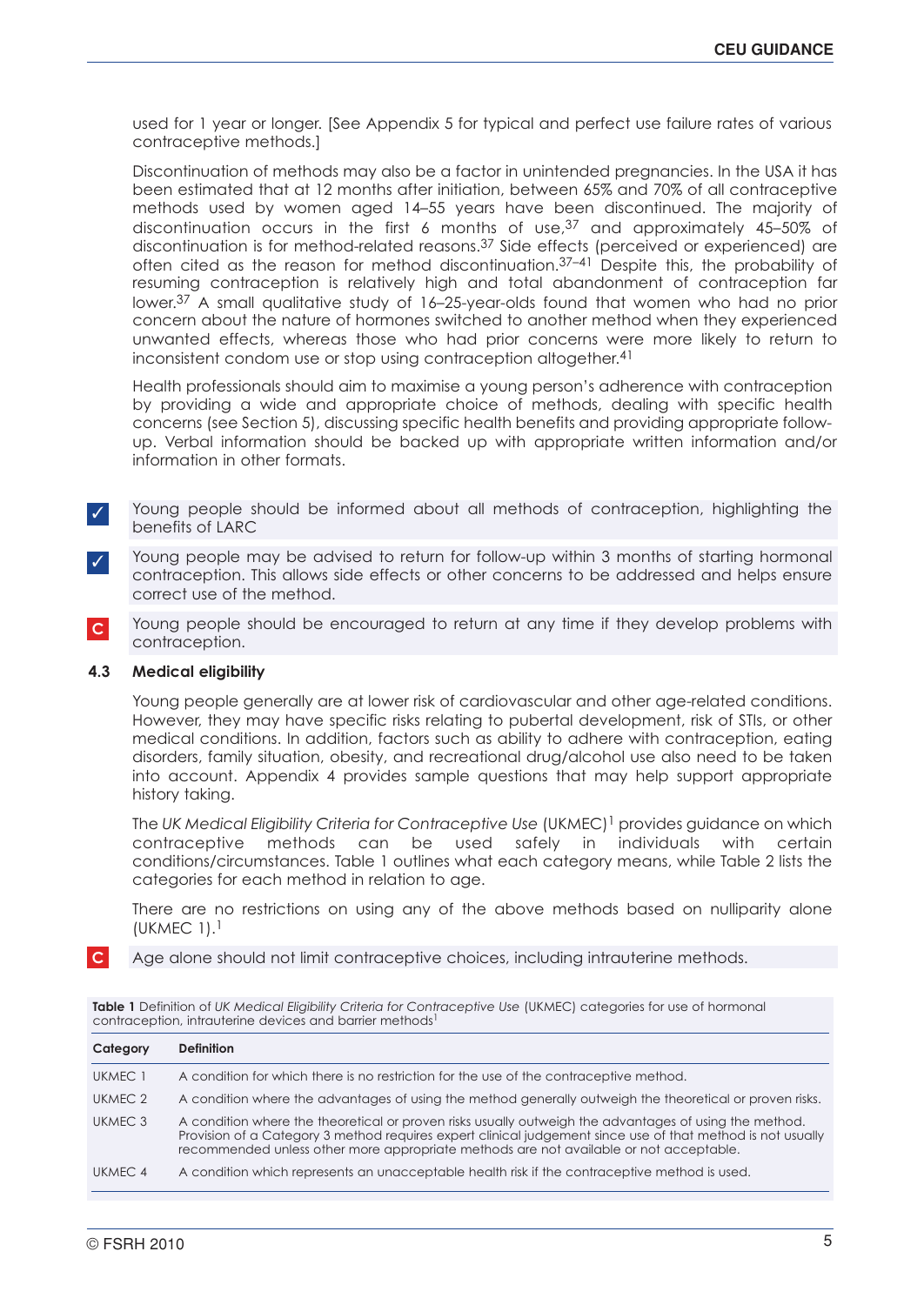**Table 2** *UK Medical Eligibility Criteria for Contraceptive Use* (UKMEC) categories based on age<sup>1</sup>

| Method                                                                                | Age                                           | <b>UKMEC Category</b> |
|---------------------------------------------------------------------------------------|-----------------------------------------------|-----------------------|
| Combined hormonal contraception (combined oral contraception,<br>vaginal ring, patch) | Menarche to <40 years<br>$\geq 40$ years      |                       |
| Progestogen-only pill                                                                 | Menarche onwards                              |                       |
| Progestogen only implant                                                              | Menarche onwards                              |                       |
| Progestogen-only injectable (DMPA or NET-EN)                                          | Menarche to <18 years<br>$18-45$ years<br>>45 | っ                     |
| Barrier methods (condoms, diaphragms, cervical caps)                                  | Menarche onwards <sup>a</sup>                 |                       |
| Copper-bearing intrauterine device                                                    | Menarche to <20 years<br>$\geq$ 20 years      | っ                     |
| Levonorgestrel-releasing intrauterine system                                          | Menarche to <20 years<br>$\geq$ 20 years      |                       |

aThe CEU recommends that condoms can be used before menarche if required.

DMPA, depot medroxyprogesterone acetate; NET-EN, norethisterone enantate.

#### **4.4 Starting hormonal contraception in young people**

The method-specific guidance documents produced by the Faculty of Sexual and Reproductive Healthcare (FSRH) provide recommendations on starting each method.42–46 The CEU does not support the use of regular hormonal contraception prior to menarche and recommends advising use of condoms to young people requiring contraception before this time. Progestogen-only emergency contraception (POEC) can, however, be given to premenarchal women if required.

'Quick starting' is the immediate administration of a hormonal method of contraception rather than a conventional start, which would involve waiting until the start of the next menstrual period. The method may then be continued indefinitely or used as a bridging method until the next period or withdrawal bleed, when a longer-acting method can be commenced. Waiting may result in the individual never starting the method, perhaps because of waning enthusiasm or the inconvenience of rescheduling an appointment. In theory, although 'quick starting' may help to reduce such barriers for young people, there is currently limited evidence that immediate start of hormonal contraception reduces unintended pregnancies or increases method continuation.47 Further information is available in FSRH Clinical Guideline *Quick Starting Contraception*. 140

#### **4.5 Emergency contraception**

Use of emergency contraception (EC) is common in those aged under 30 years. $48.49$ Qualitative studies have found that use of EC may be influenced by factors such as perceived pregnancy risk, personal and perceived attitudes towards EC and confidence in asking for it.50–52 Data from the Office of National Statistics indicates that whilst 86% of individuals aged 16–19 years had heard of emergency hormonal contraception, only 35% had heard of the emergency intrauterine device (IUD).48

There are now three methods of EC available in the UK: POEC, the copper-bearing intrauterine device (Cu-IUD), and the progesterone-receptor modulator (ulipristal acetate). Although all three methods can be used up to 120 hours (5 days) after unprotected sexual intercourse (UPSI), POEC is only licensed for use up to 72 hours. The Cu-IUD may also be used up to 5 days after the earliest expected date of ovulation regardless of the number of episodes of UPSI. For further information on EC refer to the FSRH's guidance on EC<sup>53</sup> and new product review of ulipristal acetate.54

Access to EC is important as the efficacy of POEC decreases with time since UPSI.55 'Advance provision' of POEC, where a spare supply is provided for future use, does not negatively affect sexual health outcomes and can increase use of EC, but it has not yet been shown to reduce unintended pregnancy rates when compared with 'conventional' provision.56 In the UK, POEC can be purchased from community pharmacies. It is supplied free of charge in pharmacies throughout Scotland and may be free through local pharmacy schemes in other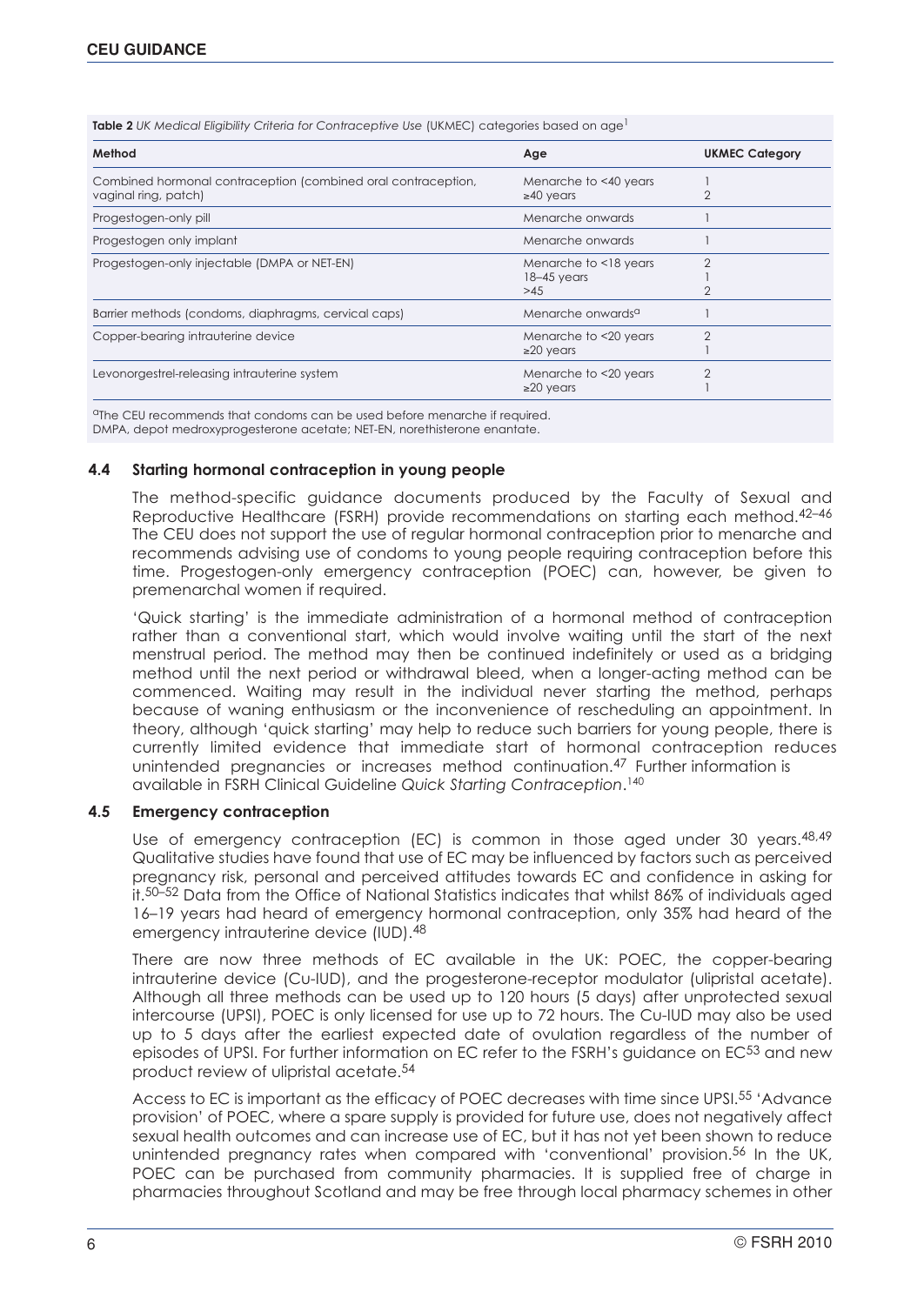parts of the UK. Some pharmacies may also offer free pregnancy and chlamydia testing. Health professionals should be aware of local provision and young people should be made aware of all services offering EC in their area.

All available methods of EC should be offered to women attending for EC, regardless of age or parity, even if presenting within 72 hours of UPSI. If Cu-IUD insertion is delayed, oral EC should be given at the time of the initial consultation in case the Cu-IUD cannot be inserted or the young woman changes her mind. If ulipristal acetate<sup>57</sup> is used, hormonal contraception should not be started for 5 days. Further information is available in FSRH Clinical Guideline *Emergency Contraception*. 53

Young people should be made aware of the different types of EC available, when they can be used and how they can be accessed. ✓

Even if presenting for EC within 72 hours of UPSI, women of all ages should be offered the Cu-IUD or advised how they can access it. ✓

#### **5 Addressing Young People's Health Concerns and Risks**

Evidence indicates that concerns about safety, misconceptions about hormonal contraception and negative attitudes towards contraceptive methods may affect use and choice of contraception.41,51,52,58–66 Practitioners themselves may have misconceptions about contraceptive side effects, which may in turn affect their provision of certain methods.67 Health professionals should familiarise themselves with the risk and benefits of contraceptive methods in order to address individuals' concerns and support use. More detailed information on individual methods and their relationship to health concerns such as weight, bone mineral density and thrombosis can be found in the method-specific guidance documents produced by the FSRH CEU.42,44,45

#### **5.1 Weight gain**

Weight gain is often cited as a reason for hormonal contraception discontinuation. However, some weight gain during the reproductive health years is normal. Studies investigating weight gain and hormonal contraception are often limited by their retrospective design, lack of consensus as to what constitutes excessive weight gain and a lack of controls.

The limited data that exist suggest no clear effect on weight with COC use, and there is currently insufficient evidence to prove a clear causal association between most other hormonal contraceptives and weight gain.<sup>43,44,46,68</sup> It is, however, acknowledged that depot medroxyprogesterone acetate (DMPA) use may be associated with a gain of 2–3 kg in weight over 1 year.36 Weight gain with DMPA use may be predicted by body mass index (BMI) prior to use.<sup>69,70</sup> In a prospective study of obese and non-obese, predominately black adolescents, those with a BMI>30 had significantly increased weight gain with DMPA over 18 months compared with non-obese young women.71

Whilst concerns about weight gain with a contraceptive method should not be dismissed, other lifestyle factors such as levels of physical activity and diet should be explored. The provision of information on diet and physical activity may be useful for young women who are concerned about weight gain.

Young people may be advised that there is no evidence of weight gain with COC use. **B**

Young people may be advised that weight gain can occur with DMPA use but there is little evidence of a causal association between other progestogen-only methods and weight gain. **C**

#### **5.2 Acne**

COC use may improve acne and thus can be considered in those who require contraception. Overall, few differences have been found between COC types in terms of their effectiveness for treating acne.<sup>72</sup> In the UK, co-cyprindiol (Dianette<sup>®</sup>)<sup>73,74</sup> should not be used solely for contraception and is licensed for treatment of severe acne that has not responded to oral antibiotics. Ideally it should be withdrawn 3–4 months after the condition has resolved. However, for women with known hyperandrogenism, longer use may be warranted with specialist review. In all women, co-cyprindiol can be restarted at any time if acne or hirsutism recurs on stopping treatment.74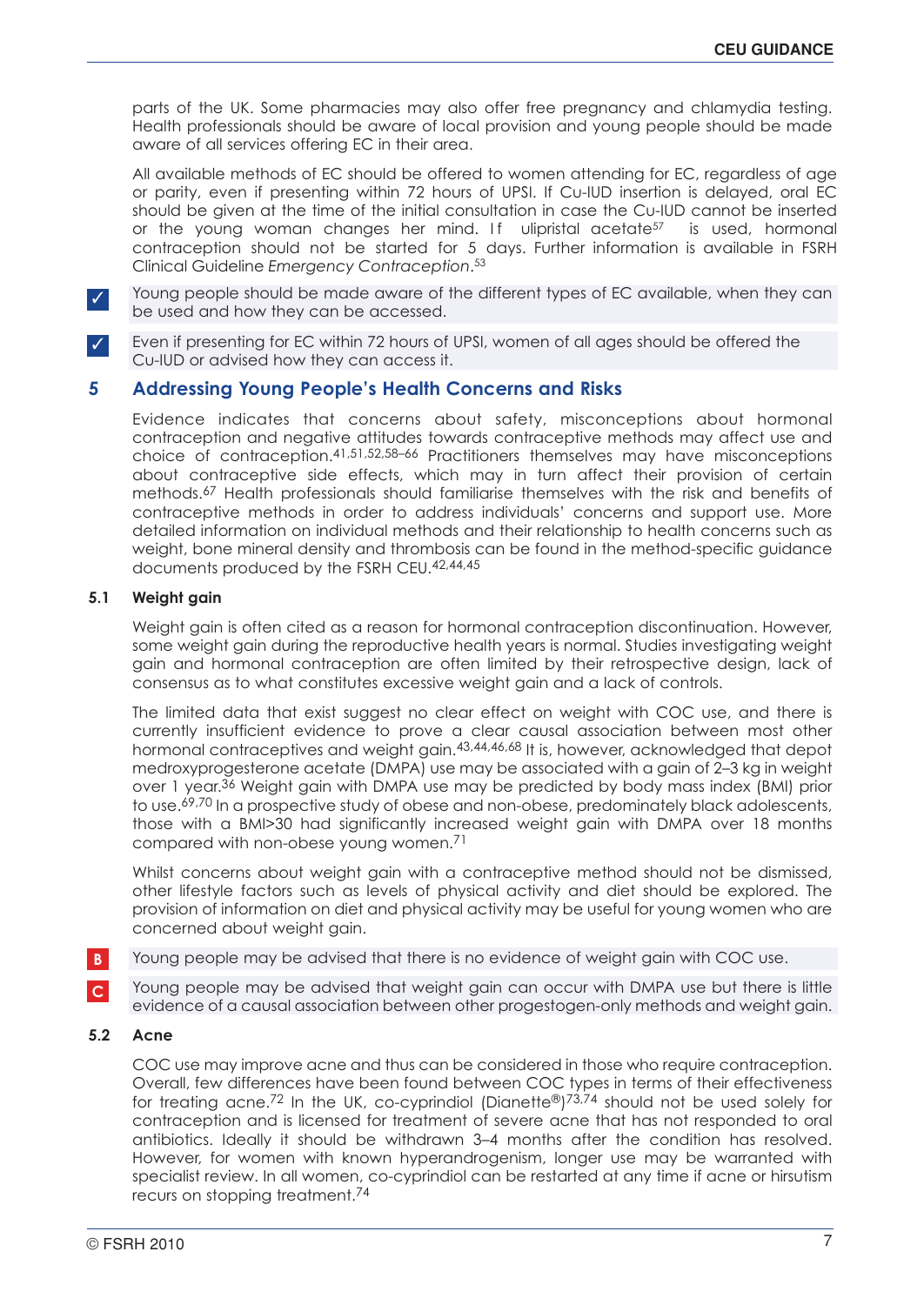Acne does not appear to be associated with DMPA use.<sup>36</sup> The progestogen-only implant can be associated with improvement, worsening or onset of acne.<sup>75–80</sup> Whilst there may be an increased risk with the levonorgestrel-releasing intrauterine system (LNG-IUS) it is not usually a reason for discontinuation.36

Young people may be advised that COC use can improve acne. **B**

Young women whose acne fails to improve with COC may wish to consider switching to a COC containing a less androgenic progestogen or one with a higher estrogen content. ✓

Co-cyprindiol is indicated to treat severe acne that has not responded to oral antibiotics. In those with less severe symptoms it should be withdrawn 3–4 months after the condition has resolved. For women with known hyperandrogenism, longer use with specialist review may be warranted. **C**

Young people should be advised that the progestogen-only implant may be associated with improvement, worsening or onset of acne. **C**

#### **5.3 Mood changes and depression**

Whether or not hormonal contraception is the causative factor and the extent to which other factors have a role to play is often difficult to assess as studies of mood change are largely based on women's own perceptions. Mood changes have, however, been cited as a reason for discontinuation of several methods of contraception,<sup>78</sup> and depression is listed as an undesirable effect of combined hormonal contraception (CHC) methods and progestogenonly methods.2,3

Studies looking at COC have generally found no difference between pill users and nonusers.<sup>81,82</sup> One study found that although two-thirds or young women aged 14–19 years anticipated mood changes with COC use, only 9% experienced such symptoms.83 A randomised controlled trial of young women aged under 19 years experiencing dysmenorrhoea found similar numbers and types of oral contraceptive side effects, including depression, amongst those treated with COC and those with a placebo.<sup>81</sup> Premenstrual mood has been found to be largely unchanged by CHC use, but may improve in some women and deteriorate in others.<sup>84</sup> Deterioration may in part be influenced by a prior history of depression.84 A small prospective study of mood changes in adolescents using DMPA found that DMPA use does not result in depressive symptoms or a worsening of pre-existing depression.85

Young people may be advised that hormonal contraception may be associated with mood changes but there is no evidence that hormonal contraceptives cause depression. **C**

#### **5.4 Fertility**

Young people may have concerns about the impact of hormonal contraceptives, particularly longer-lasting methods, on fertility. They can be reassured that there is no clinically significant delay in return to fertility with intrauterine or progestogen-only methods,43,44 other than with the progestogen-only injectable.45 After discontinuation of DMPA, return of fertility can be delayed for up to a year, but there is no evidence of reduced fertility in the long term.<sup>45</sup> A nonsystematic review of return to fertility following discontinuation of cyclic oral contraceptives suggests that return of fertility in former oral contraceptive users (cyclical, continuous or extended) is similar to that with other methods.<sup>86</sup>

- Individuals should be advised that there is no delay in return of fertility following discontinuation of the POP or CHC. **C**
- Individuals should be advised that there is no delay in return of fertility after discontinuation of intrauterine contraception or the progestogen-only implant. **B**
- Individuals should be advised that there can be a delay of up to 1 year in the return of fertility after discontinuation of DMPA. **C**

#### **5.5 Bleeding patterns and dysmenorrhoea**

Young people may be concerned about changes to their usual menstrual pattern if they are not adequately counselled prior to starting a method of contraception. Altered bleeding patterns are common with progestogen-only methods of contraception, including the LNG-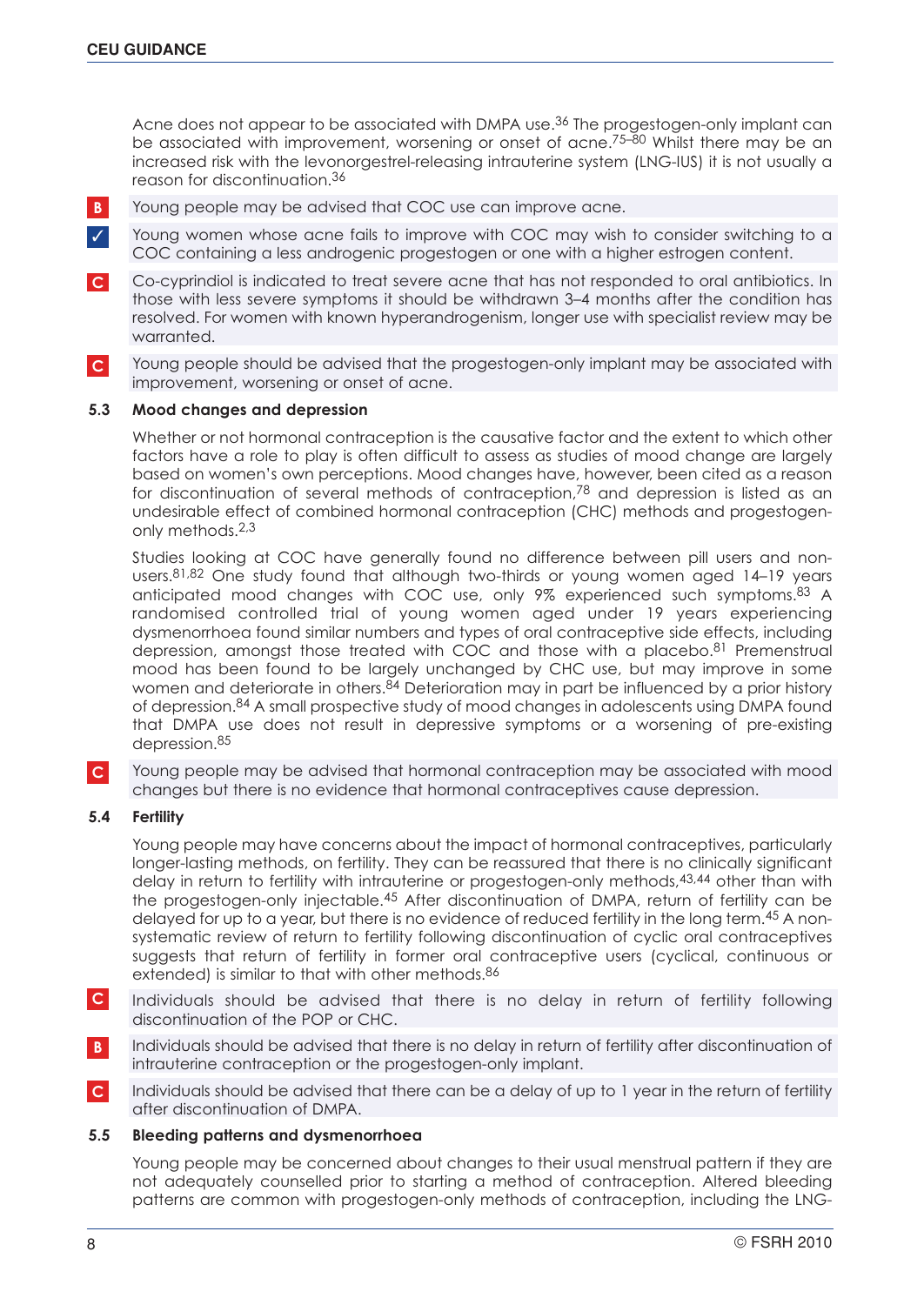IUS.43,44 With the copper-IUD, altered bleeding patterns may be common in the first 3–6 months after insertion and then settle.43 It should be explained that amenorrhoea may be normal and that unscheduled bleeding does not necessarily signify reduced efficacy if the method has been used correctly. Likely causes of unscheduled bleeding with the COC include missed pills, STIs and malabsorption. The FSRH CEU has produced guidance on the management of unscheduled bleeding in women using hormonal contraception.<sup>87</sup>

The LNG-IUS, COC and progestogen-only injectable are recognised treatments in the treatment of heavy menstrual bleeding,<sup>88</sup> and the COC has been shown to improve primary dysmenorrhoea.89 The LNG-IUS may have beneficial effects on secondary dysmenorrhoea associated with endometriosis and adenomyosis.90–92 Theoretically, other cyclical symptoms may be alleviated by hormonal methods that induce amenorrhoea or inhibit ovulation such as CHC, the desogestrel POP, the progestogen-only implant and injectable hormonal contraceptives.

- Individuals should be informed that altered bleeding patterns can occur with hormonal contraception use. **C**
- Primary dysmenorrhoea may improve with use of CHC. **B**

#### **5.6 Bone health**

A number of studies have investigated the influence of hormonal contraception on the bone health of young women.<sup>93-101</sup> The studies are often limited by high rates of method discontinuation and small sample size. A Cochrane review has concluded that for women of reproductive age, combined contraceptives do not appear to affect bone mineral density (BMD) but the progestogen-only method, DMPA, may reduce BMD.102 There has been particular concern about the use of DMPA in women aged under 18 years who may not have attained their peak bone mass. The CEU endorses the advice of the Department of Health Medicines and Healthcare product Regulatory Agency (MHRA), which indicates that DMPA can be used in women under the age of 18 years after consideration of other methods.

Women with eating disorders may also be at risk of reduced BMD. As the bone loss is likely to be multifactorial, CHC cannot be relied on for prevention or treatment of osteoporosis and is not a substitute for restoring normal nutrition.

Young people should be informed that use of the progestogen-only injectable contraceptive is associated with a small loss of BMD that is usually recovered after discontinuation. **B**

DMPA can be used in women under the age of 18 years after consideration of other methods.

Women who wish to continue using DMPA should be reviewed every 2 years to reassess the benefits and risks.

#### **5.7 Thrombosis**

✓

**C**

The incidence of venous thromboembolism (VTE) in young women is very low. CHC methods are known to be associated with an increased risk of VTE. Please refer to Table 3**.** See FSRH Clinical Guideline *Combined Hormonal Contraception.*<sup>42</sup>

#### **Table 3: European Medicines Agency estimated risk of developing a venous thromboembolism (VTE) in a year according to type of combined hormonal contraception (CHC) used141**

| <b>Type of CHC used</b>                                                      | Risk of developing a VTE in a year<br>(incidence in 10 000 women) |
|------------------------------------------------------------------------------|-------------------------------------------------------------------|
| Women not using combined hormonal pill/patch/ring and not pregnant           | ~2                                                                |
| Women using CHC containing levonorgestrel, norethisterone or<br>norgestimate | $~15 - 7$                                                         |
| Women using CHC containing etonogestrel or norelgestromin                    | ~12                                                               |
| Women using CHC containing drospirenone, gestodene or<br>desogestrel*        | $-9 - 12$                                                         |

*\**Evidence suggests that co-cyprindiol is associated with similar VTE risk to combined oral contraceptive containing drospirenone, gestodene or desogestrel.<sup>230</sup>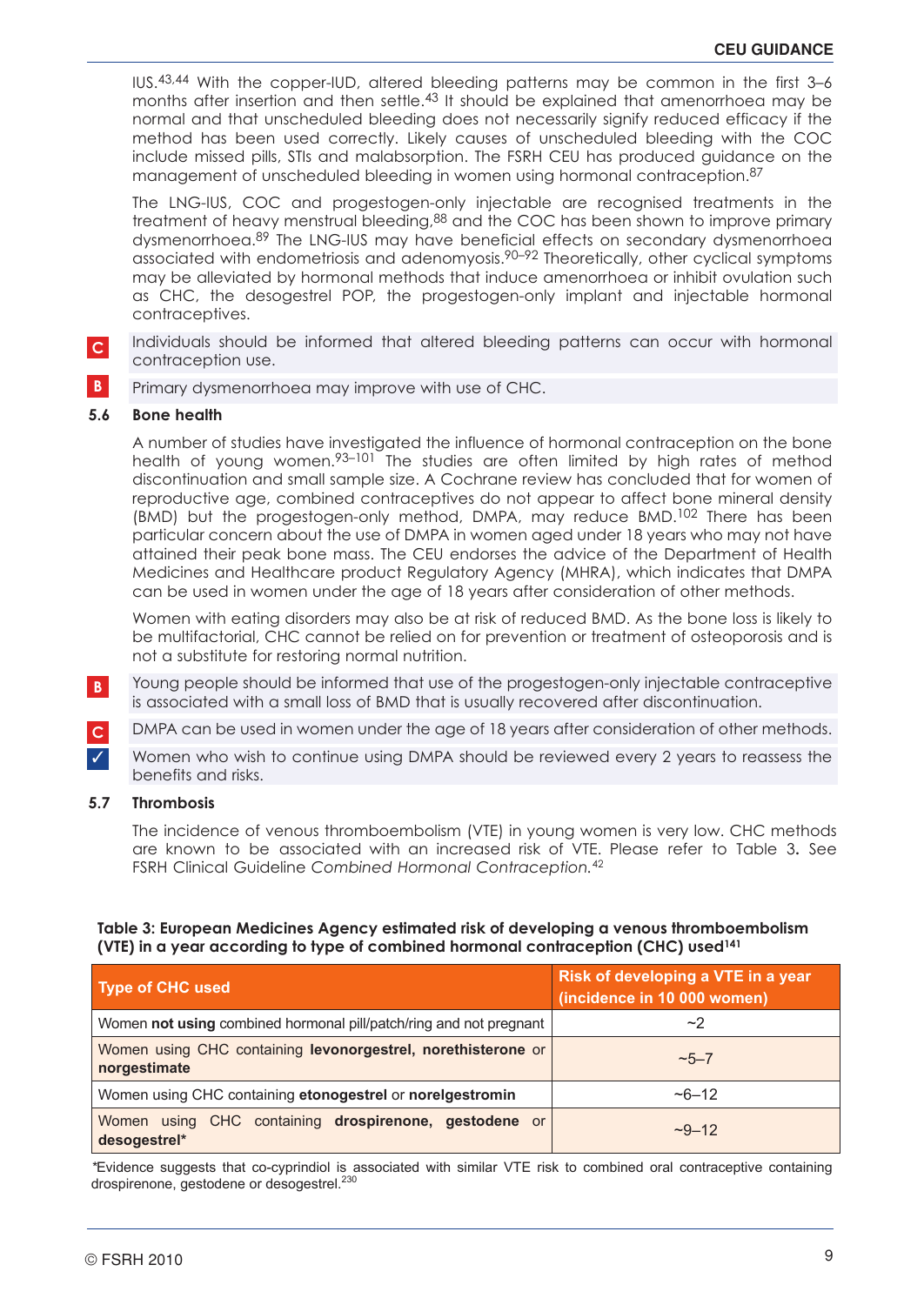Due to the observational desian of studies looking at VTE risk, bias and confounders cannot be completely excluded and, therefore, the true relative risks of different CHC methods remain in doubt. In clinical practice, COCs containing the so-called secondgeneration progestogens such as levonorgestrel and norethisterone are advised as the first-line choice for young women.42 Standard dose (30 or 35 µg in UK) COCs may offer the advantage of better cycle control and lower risk of pregnancy with imperfect use. Other pills may be considered as second-line pills after trying a first pill. A low-dose (e.g. 20 µg ethinylestradiol) COC may be appropriate for women who experience side effects at higher doses. The combined vaginal ring (NuvaRing) offers good cycle control in addition to relatively low estrogen exposure.

Few studies have been large enough to evaluate the risk of VTE with progestogen-only methods. However, the data available suggest that there is little or no increase in the risk of VTE with progestogen-only methods.107,116

Factors such as immobility and obesity may increase an individual's risk of VTE,117,118 and use of a contraceptive method may be contraindicated or advised with caution. Further details are available in UKMEC.1

Young people may be informed that although the risk of VTE is increased with CHC, the absolute risk is very small. **B**

#### **5.8 Cancer**

A large UK cohort study119 has shown that oral contraception use is not associated with an overall increased risk of cancer, and indeed oral contraception may reduce overall cancer risk.

COC use is associated with a reduced risk of ovarian and endometrial cancer<sup>119–125</sup>. The effect on ovarian cancer appears to continue for 15 years or more after cessation of COC.121,123,125 Some studies have indicated a significant increase in the risk of breast cancer with COC use, <sup>126</sup> while others have found no increase or a very small increase.<sup>119,121,127</sup> Longterm use of the COC is associated with a small increase in risk of cervical cancer.119,121,128–131 Women should be informed about the link between human papillomavirus (HPV) and cervical cancer and be advised that they can reduce their risk of cervical cancer through condom use, HPV vaccination and regular cervical screening.

The evidence with regard to cancer risk and progestogen-only methods is more limited. There are no consistent associations between use of POP or injectable progestogens and breast cancer incidence.126,132–135 No studies were indentified in relation to use of the LNG-IUS or progestogen-only implant and risk of breast cancer in young women. As with other progestogen-only methods, any attributable risk is likely to be very small.

When advising women with a strong family history of cancer, health professionals should refer to UKMEC<sup>1</sup> and local criteria for referral to genetic services.

- Young people may be advised that COC use is not associated with an overall increased risk of cancer . **B**
- Young people may be advised that COC use reduces the risk of ovarian cancer and that the protective benefit continues for 15 or more years after stopping. **B**
- Young people may be advised that any increase in breast cancer with hormonal contraception use is likely to be small and to reduce after stopping. **B**
- Young people may be advised that there may be a very small increase in the risk of cervical cancer with prolonged COC use. **B**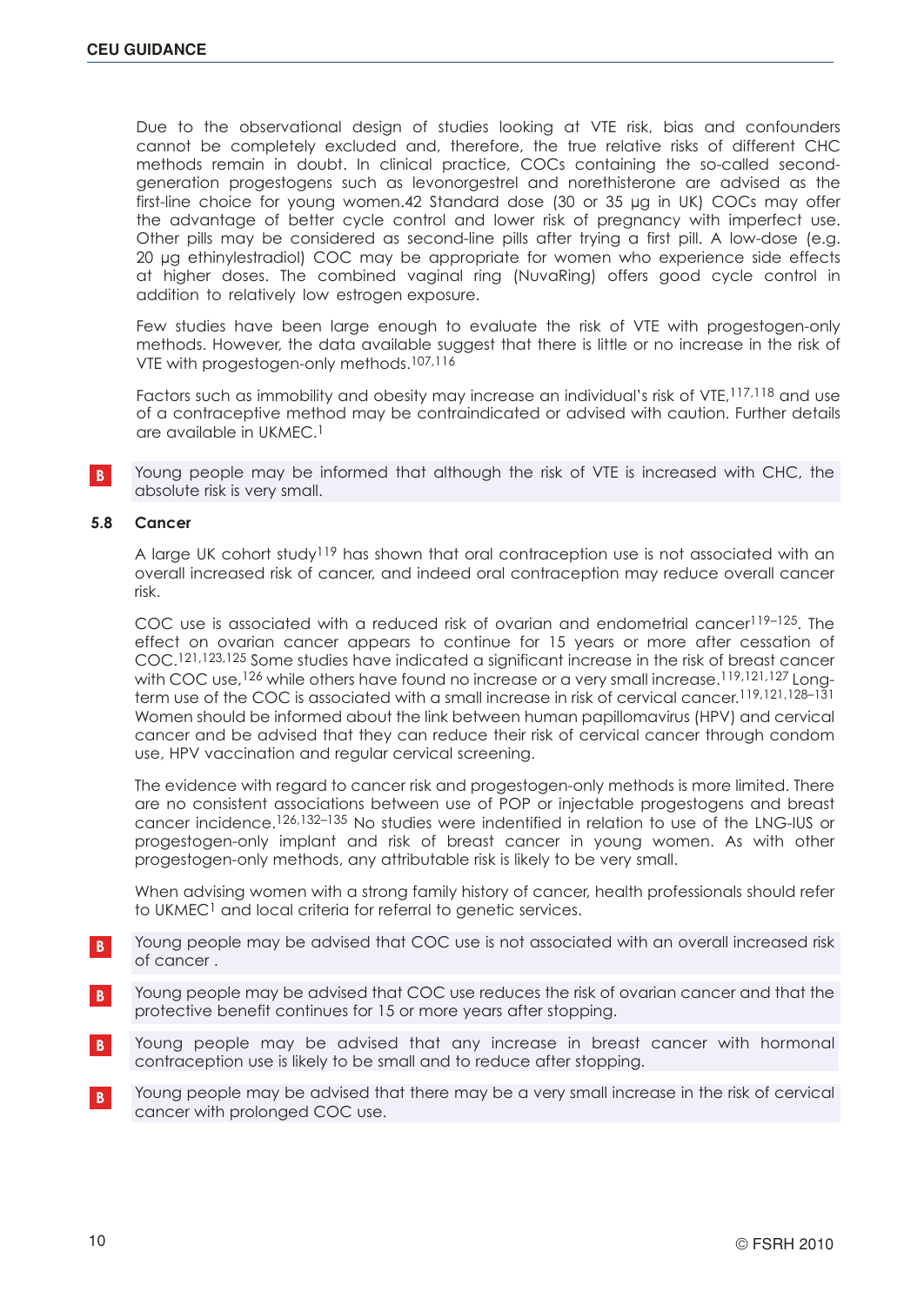#### **6 Sexually Transmitted Infections and Young People**

#### **6.1 Prevention and testing**

Young people accounted for 65% of diagnosed chlamydia, 55% of genital warts and 50% of gonorrhoea cases diagnosed in UK genitourinary medicine clinics in 2007.7 The British Association for Sexual Health and HIV (BASHH) has produced a *United Kingdom National Guideline on the Management of Sexually Transmitted Infections and Related Conditions in Children and Young People*.136 Sexually active young people under the age of 25 years should be offered chlamydia testing (as a minimum) in accordance with the National Chlamydia Screening Programme (NCSP) and Scottish Intercollegiate Guideline Network (SIGN) guidance.

Young people attending for contraception should be informed:

- About STIs and routes of transmission
- That condoms and oral dams offer protection against STIs including HIV and syphilis
- How to use condoms correctly, including choosing the right size and shape, use of non-oilbased lubrication to reduce the risk of latex condom breakage and checking for a kite or CE mark and expiry date
- Where and how to access free condoms and lubricant
- About using condoms with any new or additional partners. Condom demonstrations may be appropriate for first-time users in particular. Condoms lubricated with spermicide are not recommended, as nonoxynol-9 may increase the risk of HIV and STI transmission.137

Young people should be encouraged to have regular STI testing, particularly when there has been a new sexual partner. An STI screen should be offered if the individual presents immediately following UPSI. However, this may only identify pre-existing infections and a repeat screen may be necessary after the window period to detect any recently acquired infection. Young people need to be told that repeat testing up to 12 weeks after the last UPSI may be required. Following high-risk sexual exposure or assault, the need for specialist assessment for HIV post-exposure prophylaxis should be considered.138

- The correct and consistent use of condoms should be advised to reduce the risk of transmission of STIs. **B**
- When advising condom use, young people should be informed about correct use of condoms and lubricants, different sizes, types and shapes of condoms, and how to access further supplies, STI screening and EC. ✓
- Young people should be advised to have STI tests 2 and 12 weeks after an incident of UPSI. **C**

#### **6.2 STIs and contraception**

UKMEC provides guidance on using methods of contraception with particular conditions including STIs. It is important to check for possible interactions between STI treatments and contraception. Information is available in the B*ritish National Formulary* (www.bnf.org), the *electronic Medicines Compendium* (www.emc.medicines.org.uk) and the CEU guidance on 'Drug interactions with hormonal contraception'.139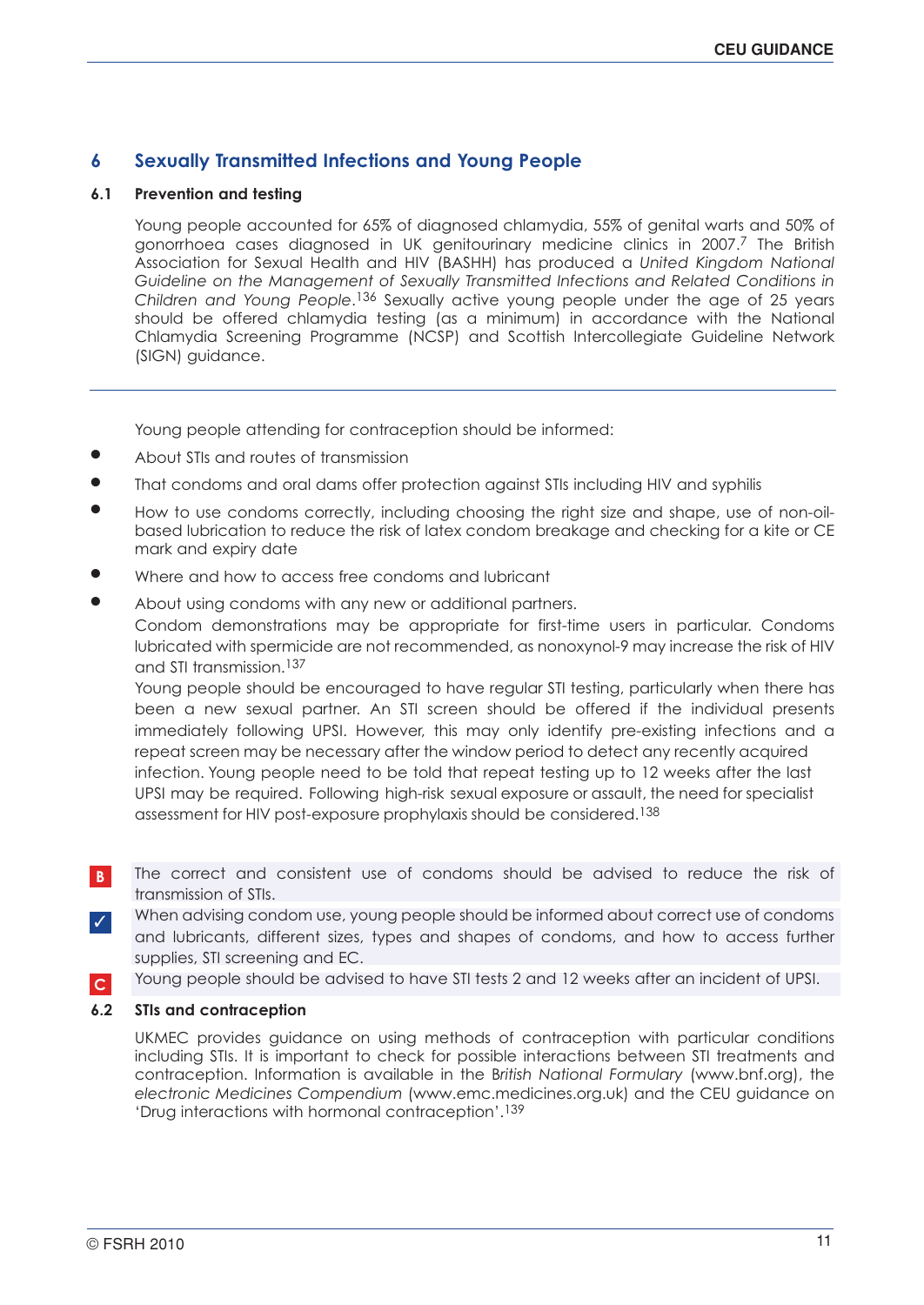#### **References**

- 1 Faculty of Sexual and Reproductive Health Care. *UK Medical Eligibility Criteria for Contraceptive Use* (UKMEC 2009). http://www.fsrh.org.uk/admin/uploads/UKMEC2009.pdf [Accessed 16 February 2010].
- 2 *British National Formulary*. Volume 58. September 2009. http://www.bnf.org [Accessed 16 February 2010].
- 3 Datapharm Communications Limited. *electronic Medicines Compendium* (eMC). Summaries of Product Characteristics (SPC). http://www.emc.medicines.org.uk [Accessed 16 February 2010].
- 4 Unicef Innocenti Research Centre. *Child Poverty in Perspective: An Overview of Child Well-Being in Rich Countries (Report Card 7)*. 2007. http://www.unicef.org.uk/publications/pdf/rc7\_eng.pdf [Accessed 16 February 2010].
- 5 Unicef Innocenti Research Centre. *A League Table of Teenage Births in Rich Nations (Report Card 3).* 2001. http://www.unicef-irc.org/publications/pdf/repcard3e.pdf [Accessed 16 February 2010].
- 6 Sexually Transmitted Infection Epidemiology Advisory Group. *Scotland's Sexual Health Information (SSHI) Report*. Edinburgh, UK: Health Protection Scotland and Information Services Division, 2008.
- 7 Health Protection Agency. *Sexually Transmitted Infections and Young People in the United Kingdom: 2008 Report.* London, UK: Health Protection Agency, 2008.
- 8 Department of Health SSaPS. *Sexual Health Promotion: Strategy and Action Plan 2008–2013.* Belfast, UK: Department of Health, Social Sciences and Public Safety Northern Ireland, 2008.
- 9 Scottish Executive. *Respect and Responsibility: Strategy and Action Plan for Improving Sexual Health.* Edinburgh, UK: Scottish Executive, 2005; 1–21.
- 10 Department of Health. *The National Sexual Health Strategy for Health and HIV. Implementation Action Plan.* London, UK: Department of Health Publications, 2002.
- 11 Wight D, Henderson M, Raab G, Abraham C, Buston K, Scott S, *et al*. Extent of regretted sexual intercourse among young teenagers in Scotland: a cross sectional survey. *BMJ* 2000; **320**: 1243–1244.
- 12 Wellings K, Nanchahal K, Macdowall W, McManus S, Erens B, Mercer CH, *et al*. Sexual behaviour in Britain: early heterosexual experience. *Lancet* 2001; **358**: 1843–1850.
- 13 Godeau E, Gabhainn SN, Vignes C, Ross J, Boyce W, Todd J. Contraceptive use by 15-year-old students at their last sexual intercourse. *Arch Pediatr Adolesc Med* 2008; **162**: 66–73.
- 14 Northen Ireland Office. The Sexual Offences (Northen Ireland) Order 2008. 2009. Report No.: 1769.
- 15 Office of Public Sector Information. Sexual Offences Act 2003. http://www.opsi.gov.uk/acts/acts2003/30042--b.htm [Accessed 16 February 2010].
- 16 Criminal Law (Consolidation) (Scotland) Act 1995 (c.39) Part I Sexual Offences. London, UK: The Stationery Office, 2004.
- 17 Sexual Offences (Scotland) Act 2009 (asp 9). http://www.opsi.gov.uk/legislation/scotland/acts2009/pdf/asp\_20090009\_en. pdf [Accessed 16 February 2010].
- 18 General Medical Council. *0–18 Years Guidance for All Doctors.* 2007. http://www.gmc-uk.org/static/documents/content/ GMC\_0-18\_years\_2007.pdf [Accessed 16 February 2010].
- 19 British Medical Association (BMA). *Consent Toolkit* (4th edn). London, UK: BMA, 2008.
- 20 Age of Legal Capacity (Scotland) Act 1991. London, UK: Her Majesty's Stationery Office, 1991.
- 21 Office of Public Sector Information. Mental Capacity Act (2005). 2005. http://www.opsi.gov.uk/acts/acts2005/ ukpga\_20050009\_en\_1 [Accessed 16 February 2010].
- 22 Adults with Incapacity (Scotland) Act 2000 (asp 4). http://www.scotland-legislation.hmso.gov.uk/legislation/scotland/ acts2000/20000004.htm [Accessed 16 February 2010].
- 23 Scottish Executive. *Protecting Children and Young People: Framework for Standards.* Edinburgh, UK: Scottish Executive, 2004.
- 24 Department of Health, Home Office, Department of Education and Employment. *Working Together to Safeguard Children (Report No. 1).* London, UK: The Stationery Office, 1999.
- 25 Santelli JS, Morrow B, Anderson JE, Lindberg LD. Contraceptive use and pregnancy risk among U.S. high school students, 1991–2003. *Perspect Sex Reprod Health* 2006; **38**: 106–111.
- 26 Stone N, Ingham R. Factors affecting British teenager's contraceptive use at first intercourse: the importance of partner communication. *Perspect Sex Reprod Health* 2002; **34**: 191–197.
- 27 Manlove J, Ryan S, Franzetta K. Contraceptive use patterns across teens' sexual relationships: the role of relationships, partners and sexual histories. *Demography* 2007; **44**: 603–621.
- 28 Kinsella EO, Crane LA, Ogden LG, Stevens-Simon C. Characteristics of adolescent women who stop using contraception after use at first sexual intercourse. *J Pediatr Adolesc Gynecol* 2007; **20**: 73–81.
- 29 Manlove J, Ikramullah E, Mincieli L, Holcombe E, Danish S. Trends in sexual experiences, contraceptive use and teenage childbearing:1992–2002. *J Adolesc Health* 2009; **44**: 413–423.
- 30 Iuliano AD, Speizer IS, Santelli J, Kendall C. Reasons for contraceptive nonuse at first sex and unintended pregnancy. *Am J Health Behav* 2006; **30**: 92–102.
- 31 Office for National Statistics. *Contraception and Sexual Health 2008/2009.* 2009. http://www.statistics.gov.uk/ downloads/theme\_health/contra2008-9.pdf [Accessed 16 February 2010].
- 32 National Institute for Health and Clinical Excellence. *NICE Implementation Uptake Report: Long-acting Reversible Contraception (LARC)*. 2009. http://www.nice.org.uk/media/386/C2/ImpUptakeReportCG30.pdf [Accessed 16 February 2010].
- 33 Say R, Mansour D. Contraceptive choice for young people. *J Fam Plann Reprod Health Care* 2009; **35**: 81–85.
- 34 Trussell J. Summary table of contraceptive efficacy. In: Hatcher RA, Trussell J, Nelson AL, Cates W, Stewart FH, Kowal D (eds), *Contraceptive Technology* (20th edn). New York, NY: Ardent Media, 2011.
- 35 Fu H, Darroch JE, Haas T, Ranjit N. Contraceptive failure rates: new estimates from the 1995 National Survey of Family Growth. *Fam Plann Perspect* 1999; **31**: 56–63.
- 36 National Institute for Health and Clinical Excellence (NICE). *Long-acting Reversible Contraception: The Effective and*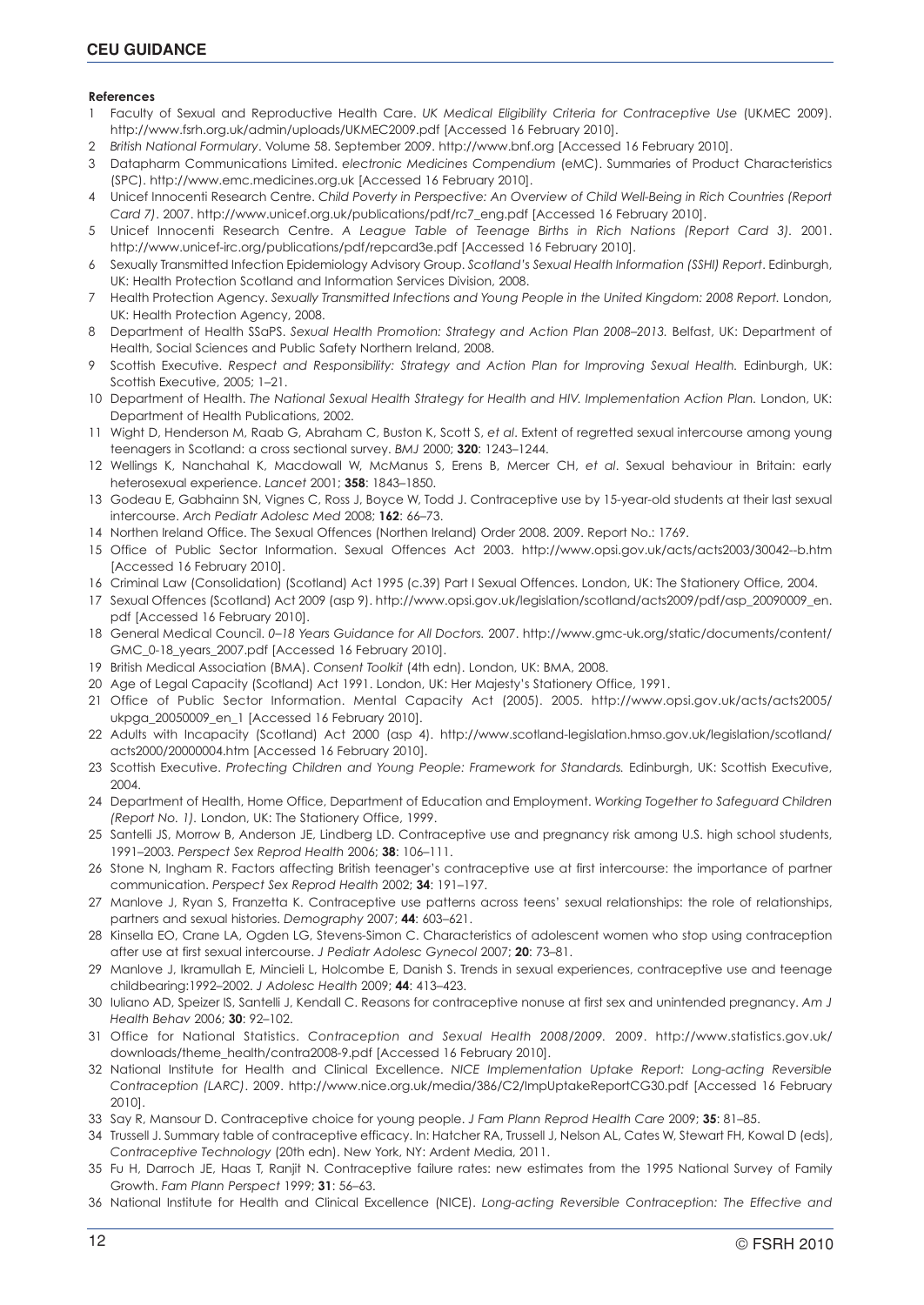*Appropriate Use of Long-acting Reversible Contraception.* 2005. http://www.nice.org.uk/nicemedia/pdf/ CG030fullguideline.pdf [Accessed 16 February 2010].

- 37 Vaughan B, Trussell J, Kost K, Singh S, Jones R. Discontinuation and resumption of contraceptive use: results from the 2002 National Survey of Family Growth. *Contraception* 2008; **78**: 27–283.
- 38 Lakha F, Glasier A. Continuation rates of Implanon in the UK: data from an obervational study in a clinical setting. *Contraception* 2006; **74**: 287–289.
- 39 Rai K, Gupta S, Cotter S. Experience with Implanon in a north-east London family planning clinic. *Eur J Contracept Reprod Health Care* 2004; **9**: 39–46.
- 40 Smith A, Reuter S. An assessment of the use of Implanon in three community services. *J Fam Plann Reprod Health Care* 2002; **28**: 193–196.
- 41 Cheung E, Free C. Factors influencing young women's decision making regarding hormonal contraceptives: a qualitative study. *Contraception* 2005; **71**: 426–431.
- 42 Faculty of Sexual & Reproductive Healthcare. Combined Hormonal Contraception. *2019. https://www.fsrh.org/ standards-and-guidance/documents/combined-hormonal-contraception/* [Accessed 27 February 2019].
- 43 Faculty of Sexual and Reproductive Health Care. *Intrauterine Contraception.* 2007. http://www.fsrh.org.uk/admin/ uploads/CEUGuidanceIntrauterineContraceptionNov07.pdf [Accessed 16 February 2010].
- 44 Faculty of Sexual and Reproductive Health Care. *Progestogen-only Implants*. 2007. http://www.fsrh.org.uk/admin/ uploads/CEUGuidanceProgestogenOnlyImplantsApril08.pdf [Accessed 16 February 2010].
- 45 Faculty of Sexual and Reproductive Health Care. *Progestogen-only Injectables.* 2008. http://www.fsrh.org.uk/admin/ uploads/CEUGuidanceProgestogenOnlyInjectables09.pdf. [Accessed 16 February 2010].
- 46 Faculty of Sexual and Reproductive Health Care. *Progestogen-only Pills.* 2008. http://www.fsrh.org.uk/admin/ uploads/CEUGuidanceProgestogenOnlyPill09.pdf [Accessed 16 February 2010].
- 47 Lopez LM, Newmann SJ, Grimes DA, Nanda K, Schulz KF. Immediate start of hormonal contraceptives for contraception. *Cochrane Database Syst Rev* 2008; **2**: CD006260.
- 48 Lader D, Hopkins G. *Contraception and Sexual Health 2007/2008. A Report on Research Using the National Statistics Omnibus Survey Produced on Behalf of the NHS Information Centre for Health and Social Care.* London, UK: Office of National Statistics, 2008.
- 49 Ineichen B, Logie J, Rowlands S, Lawrenson R. Patterns of prescription of PC4 by general practitioners in England and Wales. *Eur J Contracept Reprod Health Care* 2000; **5**: 241–247.
- 50 Williamson LM, Buston K, Sweeting H. Young women's perceptions of pregnancy risk and use of emergency contrcaeption: findings from a qualitative study. *Contraception* 2009; **79**: 310–315.
- 51 Free C, Lee RM, Ogden J. Young women's accounts of factors influencing their use and non-use of emergency contraception: in depth interview study. *BMJ* 2002; **325**: 1393–1396.
- 52 Free C, Ogden J. Emergency contraception use and non-use in young women: the application of a contextual and dynamic model. *Br J Health Psychol* 2005; **10**: 237–253.
- 53 Faculty of Sexual & Reproductive Healthcare. *Emergency Contraception. 2017. https://www.fsrh.org/standardsand-guidance/current-clinical-guidance/emergency-contraception/ [Accessed 19 February 2019]*
- 54 Faculty of Sexual and Reproductive Health Care. *New Product Review: Ulipristal Acetate (ellaOne®).* 2009. http://www.fsrh.org.uk/admin/uploads/42\_ellaOneNewProductReview1009.pdf [Accessed 16 February 2010].
- 55 Cheng L, Gulmezoglu AM, Van Look PFA. Interventions for emergency contraception. *Cochrane Database Syst Rev* 2008; **2**: CD001324.
- 56 Polis CB, Schaffer K, Glasier A, Harper C, Grimes DA. Advance provision of emergency contraception for pregnancy prevention. *Cochrane Database Syst Rev* 2007; **2**: CD005497.
- 57 HRA Pharma UK Ltd. ellaOne: Summary of Product Characteristics (SPC). 2009 www.emc.medicines.org.uk. [Accessed 16 February 2010].
- 58 Hamani Y, Sciaki-Tamir Y, Deri-Hasid R, Miller-Pogrund T, Milwidksy A, Haimov-Kochman R. Misconceptions about oral contraception pills among adolescents and physicians. *Hum Reprod* 2007; **12**: 3078–3083.
- 59 Tanfer K, Wierzbicki S, Payn B. Why are U.S. women not using long-acting contraceptives? *Fam Plann Perspect* 2000; **32**: 176–183.
- 60 Clark LR. Will the pill make me sterile? Addressing reproductive health concerns and strategies to improve adherence to hormonal contraceptive regimens in adolescent girls. *J Pediatr Adolesc Gynecol* 2001; **14**: 153–162.
- 61 Davidson AR, Kalmuss D. Topics for our times: Norplant coercion an overstated threat. *Am J Public Health* 1997; **87**: 550.
- 62 Peipert JF, Gutmann J. Oral contraceptive risk assessment: a survey of 247 educated women. *Obstet Gynecol* 1993; **82**: 112.
- 63 Silverman J, Torres A, Forrest JD. Barriers to contraceptive services. *Fam Plann Perspect* 1987; **19**: 94.
- 64 Scott CS, Shifman L, Orr L, Owen RG, Fawcett N. Hispanic and black American adolescents' beliefs relating to sexuality and contraception. *Adolescence* 1988; **XXIII**: 667–688.
- 65 Mollen CJ, Barg FK, Hayes KL, Gotcsik M, Blades NM, Schwarz DF. Assessing attitudes about emergency contraception among urban, minority adolescent girls: an in-depth interview study. *Pediatrics* 2008; **122**: 395–401.
- 66 Glasier A., Scorer J, Bigrigg A. Attitudes of women in Scotland to contraception: a qualitative study to explore the acceptability of long-acting methods. *J Fam Plann Reprod Health Care* 2008; **34**: 213–217.
- 67 Wellings K, Zhihong Z, Krentel A, Barrett G, Glasier A. Attitudes towards long-acting reversible methods of contraception in general practice in the UK. *Contraception* 2007; **76**: 208–214.
- 68 Gallo MF, Lopez LM, Grimes DA, Schulz KF, Helmerhorst FM. Combination contraceptives: effects on weight. *Cochrane Database Syst Rev 2008;4:CD003987.*
- *69 Mangan SA, Larsen PG, Hudson S. Overweight teens at increased risk for weight gain while using depot medroxyprogesterone acetate. J Pediatr Adolesc Gynecol 2002; 15: 79–82.*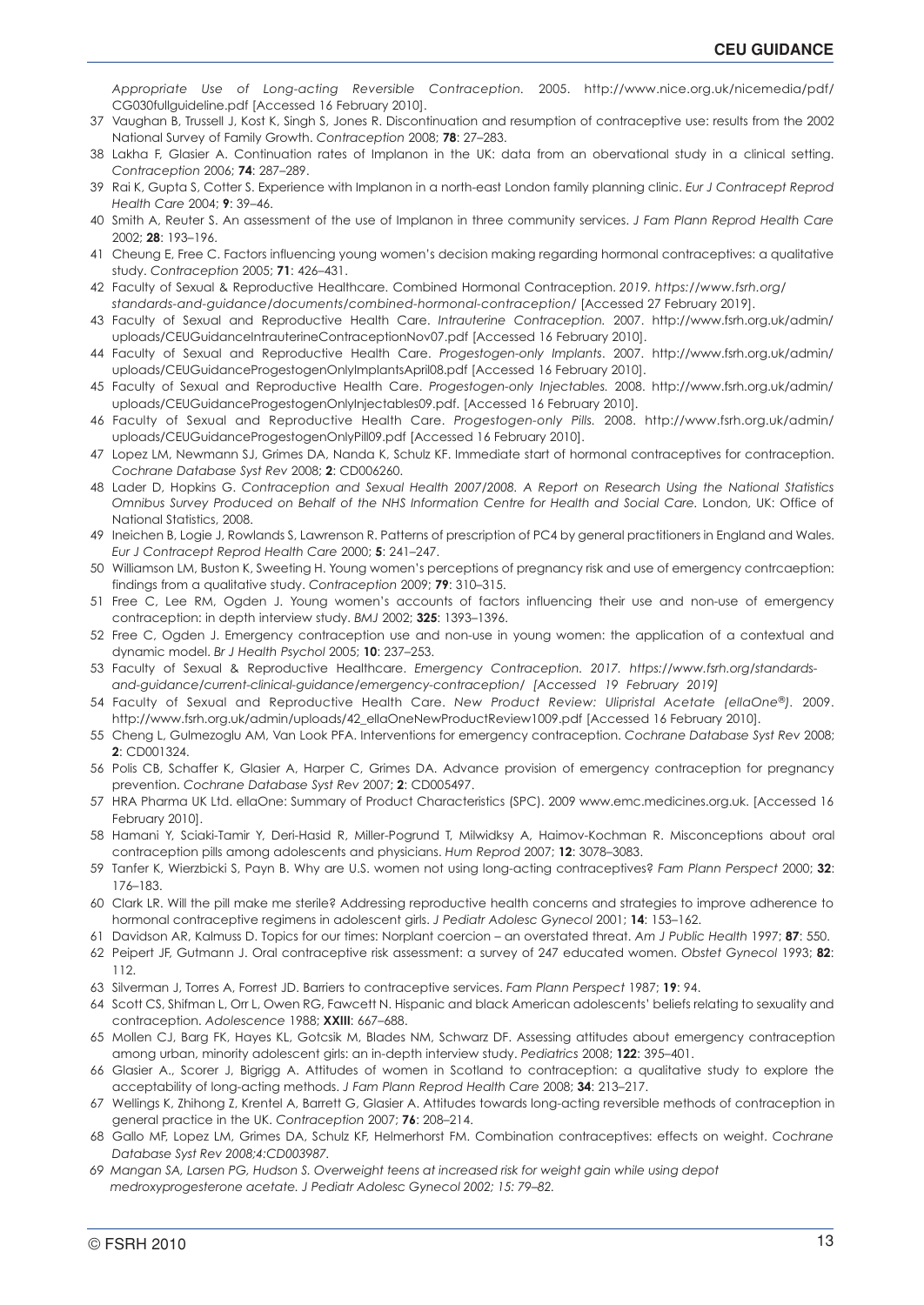- 70 Risser WL, Gefter LR, Barratt MS, Risser JM. Weight changes in adolescents who use hormonal contraception. *J Adolesc Health* 1999; **24**: 433–436.
- 71 Bonny AE, Ziegler J, Harvey R, Debanne SM, Secic M, Cromer BA. Weight gain in obese and nonobese adolescent girls initiating depot medroxyprogesterone, oral contraceptive pills, or no hormonal contraceptive method. *Arch Pediatr Adolesc Med* 2006; **160**: 40–45.
- 72 Arowojolu AO, Gallo MF, Lopez LM, Grimes DA, Garner SE. Combined oral contraceptive pills for treatment of acne. *Cochrane Database Syst Rev* 2007; **1**: CD004425.
- 73 Committee on Safety of Medicines (CSM). Cyproterone acetate (Dianette): risk of venous thromboembolism (VTE). *Current Problems in Pharmacovigilance* 2002; **28**: 9–10.
- 74 Medicines and Healthcare products Regulatory Agency and the Commission on Human Medicines. *Drug Safety Update.* **1**[9]. 2008.
- 75 Funk S, Miller MM, Mishell DR, Archer DF, Poindexter A, Schmidt J, *et al*. Safety and efficacy of Implanon, a single-rod implantable contraceptive containing etonogestrel. *Contraception* 2005; **71**: 319–326.
- 76 Otero Flores JB, Balderas ML, Bonilla MC, Vázquez-Estrado L. Clinical experience and acceptability of the etonogestrel subdermal contraceptive implant. *Int J Gynecol Obstet* 2005; **90**: 228–233.
- 77 Bitzer J, Tschudin S, Alder J, Swiss Implanon Study Group. Acceptability and side-effects of Implanon in Switzerland: a retrospective study by the Implanon Swiss Study Group. *Eur J Contracept Reprod Health Care* 2004; **9**: 278–284.
- 78 Yildizbas B, Sahin GH, Kolusari A, Zeteroglu S, Kamaci M. Side effects and acceptability of Implanon: a pilot study conducted in eastern Turkey. *Eur J Contracept Reprod Health Care* 2007; **12**: 248–252.
- 79 Croxatto HB, Urbancsek J, Massai R, Coelingh Bennik H, van Beek A, The Implanon Study Group. A multicentre efficacy and safety study of the single contraceptive implant Implanon. *Hum Reprod* 1999; **14**: 976–981.
- 80 Urbancsek J. An integrated analysis of nonmenstrual adverse events with Implanon. *Contraception* 1998; **58**: 109S–115S.
- 81 O'Connell K, Davis AR, Kerns J. Oral contraceptives: side effects and depression in adolescent girls. *Contraception* 2009; **75**: 299–304.
- 82 Duke JM, Sibbritt DW, Young AF. Is there an association between the use of oral contraception and depressive symptoms in young Australian women? *Contraception* 2007; **75**: 27–31.
- 83 Rosenthal SL, Cotton S, Ready JN, Potter LS, Succop PA. Adolescents' attitudes and experiences regarding levonorgestrel 100 mcg/ethinyl estradiol 20 mcg. *J Pediatr Adolesc Gynecol* 2002; **15**: 301–305.
- 84 Joffe H, Cohen LS, Harlow BL. Impact of oral contraceptive pill use on prementrual mood: predictors of improvement and deterioration. *Am J Obstet Gynecol* 2003; **189**: 1523–1530.
- 85 Gupta N, O'Brien R, Jacobsen LJ, Davis A, Zuckerman A, Supran S, *et al.* Mood changes in adolescents using depotmedroxyprogesterone acetate for contraception: a prospective study. *J Pediatr Adolesc Gynecol* 2001; **14**: 71–76.
- 86 Barnhart KT, Schreiber CA. Return to fertility following discontinuation of oral contraceptives. *Fertil Steril* 2009; **91**: 659–663.
- 87 Faculty of Sexual and Reproductive Health Care. *The Management of Unscheduled Bleeding in Women Using Hormonal Contraception.* 2009. http://www.fsrh.org/admin/uploads/UnscheduledBleedingMay09.pdf [Accessed 16 February 2010].
- 88 National Institute for Health and Clinical Excellence. *Heavy Menstrual Bleeding* (NICE Clinical Guideline 44). 2007. http://www.nice.org.uk/nicemedia/pdf/CG44NICEGuideline.pdf [Accessed 16 February 2010].
- 89 Wong CL, Farquhar C, Roberts H, Proctor M. Oral contraceptive pill as treatment for primary dymenorrhoea. *Cochrane Database Syst Rev* 2009; **2**: CD002120.
- 90 Vercellini P, Frontino G, De Giorgi O, Aimi G, Zaina B, Crosignani PG. Comparison of a levonorgestrel-releasing intrauterine device versus expectant management after conservative surgery for symptomatic endometriosis: a pilot study. *Fertil Steril* 2003; **80**: 305–309.
- 91 Abou-Setta AM, Al-Inany HG. Levonorgestrel-releasing intrauterine device (LNG-IUD) for symptomatic endometriosis following surgery. *Cochrane Database Syst Rev* 2006; **4**: CD005072.
- 92 Sheng J, Zhang WY, Zhang JP, Lu D. The LNG-IUS study on adenomyosis: a 3-year follow-up study on the efficacy and side effects of the use of the levonorgestrel intrauterine system for the treatment of dysmenorrhoea associated with adenomyosis*. Contraception* 2009; **79**: 189–193.
- 93 Scholes D, Lacroix AZ, Ichikawa LE, Barlow WE, Ott SM. Change in bone mineral density among adolescent women using and discontinuing depot medroxyproegesterone acetate contraception. *Arch Pediatr Adolesc Med* 2005; **159**: 139–144.
- 94 Beksinska ME, Kleinschmidt I, Smit JA, Farley TMM. Bone mineral desnity in adolsecents using norethisterone enanthate, depot-medroxyprogesterone acetate or combined oral contraceptives for contraception. *Contraception* 2007; **75**: 438–443.
- 95 Scholes D, La Croix AZ, Ichikawa LE, Barlow WE. The association between depot medroxyprogesterone acetate contraception and bone mineral density in adolescent women. *Contraception* 2004; **69**: 99–104.
- 96 Hartard M, Kleinmond C, Wiseman M, Weissenbacher ER, Felsenberg D, Erben GR. Detrimental effect of oral contraceptives on parameters of bone mass and geometry in a cohort of 248 young women. *Bone* 2007; **40**: 444–450.
- 97 Cromer BA, Bonny AE, Stager M, Lazebnik R., Rome E, Ziegler J, *et al.* Bone mineral density in adolescent females using injectable or oral contraceptives: a 24-month prospective study. *Fertil Steril* 2008; **90**: 2060–2067.
- 98 Cromer BA, McArdle Blair J, Mahan J, Zibners L, Naumovski Z. A prospective comparison of bone density in adolscent girls receiving depot medroxyprogesterone acetate (Depo-Provera), levonorgestrel (Norplant), or oral contraceptives. *J Pediatr* 1996; **129**: 671–675.
- 99 Scholes D, La Croix AZ, Ott SM, Ichikawa LE, Barlow WE. Bone mineral density in women using depot medroxyprogesterone acetate for contraception. *Obstet Gynecol* 1999; **93**: 233–238.
- 100 Busen NH, Britt RB, Rianon N. Bone mineral density in a cohort of adolescent women using depot medroxyprogesterone acetate for one to two years. *J Adolesc Health* 2003; **32**: 257–259.
- 101 Edwards CP, Hertweck SP, Perlman SE, Goldsmith LJ, Sanfilippo JS. A prospective study evaluating the effects of depo provera on bone mineral density in adolescent females: a preliminary report. *J Pediatr Adolesc Gynecol* 1998; **11**: 201–210.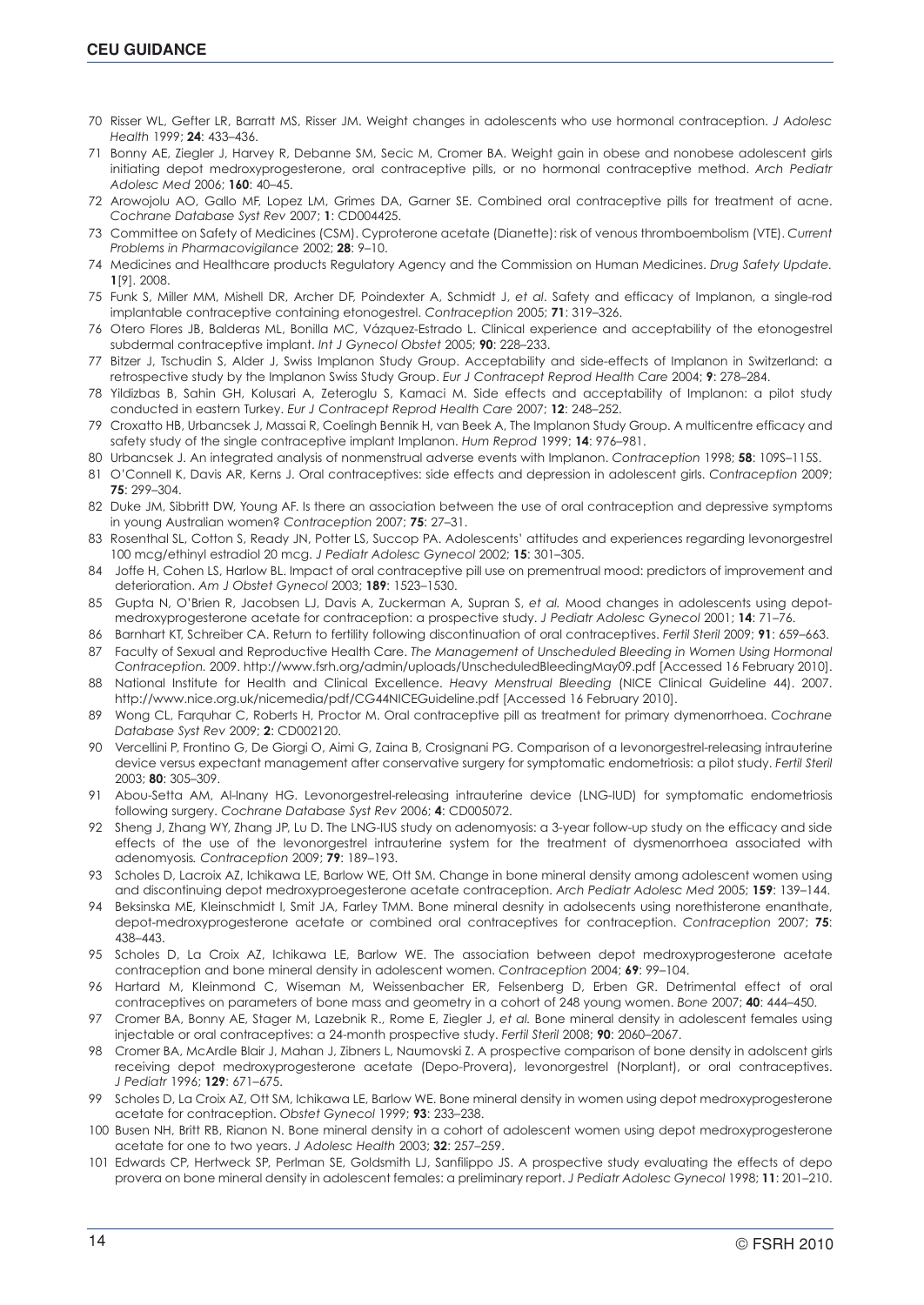- 102 Lopez LM, Grimes DA, Schulz KF, Curtis KM. Steroidal contraceptives: effect on bone fractures in women. *Cochrane Database System Rev* 2006; **4**: CD006033.
- 103 Hannaford P. The collection and interpretation of epidemiological data about the cardiovascular risks associated with the use of steroid contraceptives. *Contraception* 1998; **57**: 137–142.
- 104 Jick H, Kaye JA, Vasilakis-Scaramozza C, Jick SS. Risk of venous thromboembolism among users of third generation oral contraceptives compared with users of oral contraceptives with levonorgestrel before and after 1995: cohort and casecontrol analysis. *BMJ 2000*; **321**: 1190–1195.
- 105 Jick SS, Kaye JA, Russmann S, Jick H. Risk of nonfatal venous thromboembolism with oral contraceptives containing norgestimate or desogestrel compared with oral contraceptives containing levonorgestrel. *Contraception* 2006; **73**: 566–570.
- 106 Dinger JC, Heinemann LAJ, Kuhl-Habichl D. The safety of drospirenone-containing oral contraceptive: final results from the European Active Surveillance Study on oral contraceptives based on 142,475 women-years of observation. *Contraception* 2007; **75**: 344–354.
- 107 Lidegaard O, Lokkegaard E, Svendsen AL, Agger C. Hormonal contraception and risk of venous thromboembolism: national follow-up study. *BMJ* 2009; **339**: b2890.
- 108 van Hylckama Vlieg A, Helmerhorst FM, Vandenbroucke JP, Doggen CJ, Rosendaal FR. The venous thrombotic risk of oral contraceptives, effects of oestrogen dose and progestogen type: results of the MEGA case-control study. *BMJ* 2009; **339**: b2921.
- 109 World Health Organization. World Health Organization Collaborative Study of Cardiovascular Disease and Steroid Hormone Contraception. Venous thromboembolic disease and and combined contraceptives: results of international multicentre case-control study. *Lancet* 1995; **346**: 1575–1582.
- 110 Gupta S, Hannaford P. Combined oral contraceptives myocardial infarction, stroke and venous thromboembolism. *J Fam Plann Reprod Health Care* 1999; Review No. 99/01 (insert distributed with the journal).
- 111 Walker AM. Newer oral contraceptives and the risk of venous thromboembolism. *Contraception* 1998; **57**: 169–181.
- 112 Dinger J. Oral contraceptives and venous thromboembolism: old questions revisited. *J Fam Plann Reprod Health Care* 2009; **35**: 211–213.
- 113 Cole JA, Norman H, Doherty M, Walker AM. Venous thromboembolism, myocardial infaction, and stroke among transdermal contraceptive system users. *Am J Obstet Gynecol* 2007; **109**: 339–346.
- 114 Jick S, Kaye JA, Li L, Jick H. Further results on the risk of nonfatal venous thromboemolism in users of the contraceptive transdermal patch compared to users of oral contraceptive containing norgestimate and 35 ug of ethinyl estradiol. *Contraception* 2007; **76**: 4–7.
- 115 Faculty of Sexual and Reproductive Health Care Clinical Effectiveness Unit. *New Product Review: Combined Vaginal Ring (NuvaRing*®). 2009. http://www.fsrh.org/admin/uploads/NuvaringProductReview240309.pdf [Accessed 16 February 2010].
- 116 World Health Organization. Cardiovascular disease and use of oral and injectable progestagen only contraceptives and combine injectable contraceptives. Results of an international, multicentre, case control study. *Contraception* 1998; **57**: 315–324.
- 117 National Institute for Health and Clinical Excellence (NICE). *Venous Thromboembolism: Reducing the Risk of Venous Thromboembolism (Deep Vein Thrombosis and Pulmonary Embolism) in Patients Admitted to Hospital.* (Guideline 92). 2010. http://www.nice.org.uk/nicemedia/pdf/CG92FullGuideline.pdf [Accessed 16 February 2010].
- 118 Scottish Intercollegiate Guideline Network (SIGN) Guideline. *Prophylaxis for Venous Thromboembolism: A National Clinical Guideline.* Edinburgh, UK: SIGN, 2002.
- 119 Hannaford PC, Selvaraj S, Elliot AM, Angus V, Iversen L, Lee AJ. Cancer risk among users of oral contraceptive: cohort data from the Royal College of General Practitioner's oral contraceptive study. *BMJ* 2007; **335**: 651.
- 120 Ness RB, Grisso JA, Klapper J, Schlesselman JJ, Silberzweig S, Vergona R, *et al*. Risk of ovarian cancer in relation to estrogen and progestin dose and use characteristics of oral contraceptives. *Am J Epidemiol* 2000; **152**: 233–241.
- 121 Vessey M, Painter R. Oral contraceptive use and cancer. Findings in a large cohort study, 1968–2004. *Br J Cancer* 2006; **95**: 385–389.
- 122 International Agency for Research on Cancer. *IARC Monographs on the Evaluation of Carcinogenic Risks to Humans. Combined Estrogen-Progestogen Contraceptives* (Volume 91). 2005. http://www-cie.iarc.fr/htdocs/monographs/vol91- 91-contraceptives.pdf [Accessed 16 February 2010].
- 123 Lurie G, Wilkens LR, Thompson PJ, McDuffie KE, Carney ME, Terada KY. Combined oral contraceptive use and epithelial ovarian cancer risk: time-related effects. *Epidemiology* 2008; **19**: 237–243.
- 124 Lurie G, Thompson P, McDuffie KE, Carney ME, Terada KY, Goodman MT. Association of estrogen and progestin potency of oral contraceptive with ovarian carcinoma risk. *Obstet Gynecol* 2007; **109**: 597–607.
- 125 Collabortative Group on Epidemiological Studies of Ovarian Cancer. Ovarian cancer and oral contraceptives: collaborative reanalysis of data from 45 epidemiological studies including 23 257 women with ovarian cancer and 87 303 controls. *Lancet* 2008; **371**: 303–314.
- 126 Collaborative Group on Hormonal Factors in Breast Cancer. Breast cancer and hormonal contraceptives: collaborative reanalysis of individual data on 53 297 women with breast caner and 100 239 women without breast cancer from 54 epidemiological studies. *Lancet* 1996; **347**: 1713–1727.
- 127 Marchbanks PA, McDonald JA, Wilson HG, Folger SG, Mandel MG, Daling JR, *et al.* Oral contraceptives and the risk of breast cancer. *N Engl J Med* 2002; **346**: 2025–2032.
- 128 Moreno V. Oral contraceptives and cervical cancer. *Lancet* 2002; **360**: 409.
- 129 International Collabortation of Epidemiological Studies of Cervical Cancer. Cervical cancer and hormonal contraceptives: collaborative renalysis of individual data for 16573 women with cervical cancer and 35509 women without cervical cancer from 24 epidemiological studies. *Lancet* 2007; **370**: 1609–1620.
- 130 Vanakankovit N, Taneepanichskul S. Effects of oral contraceptives on risk of cervical cancer. *J Med Assoc Thai* 2008; **91**: 7–12.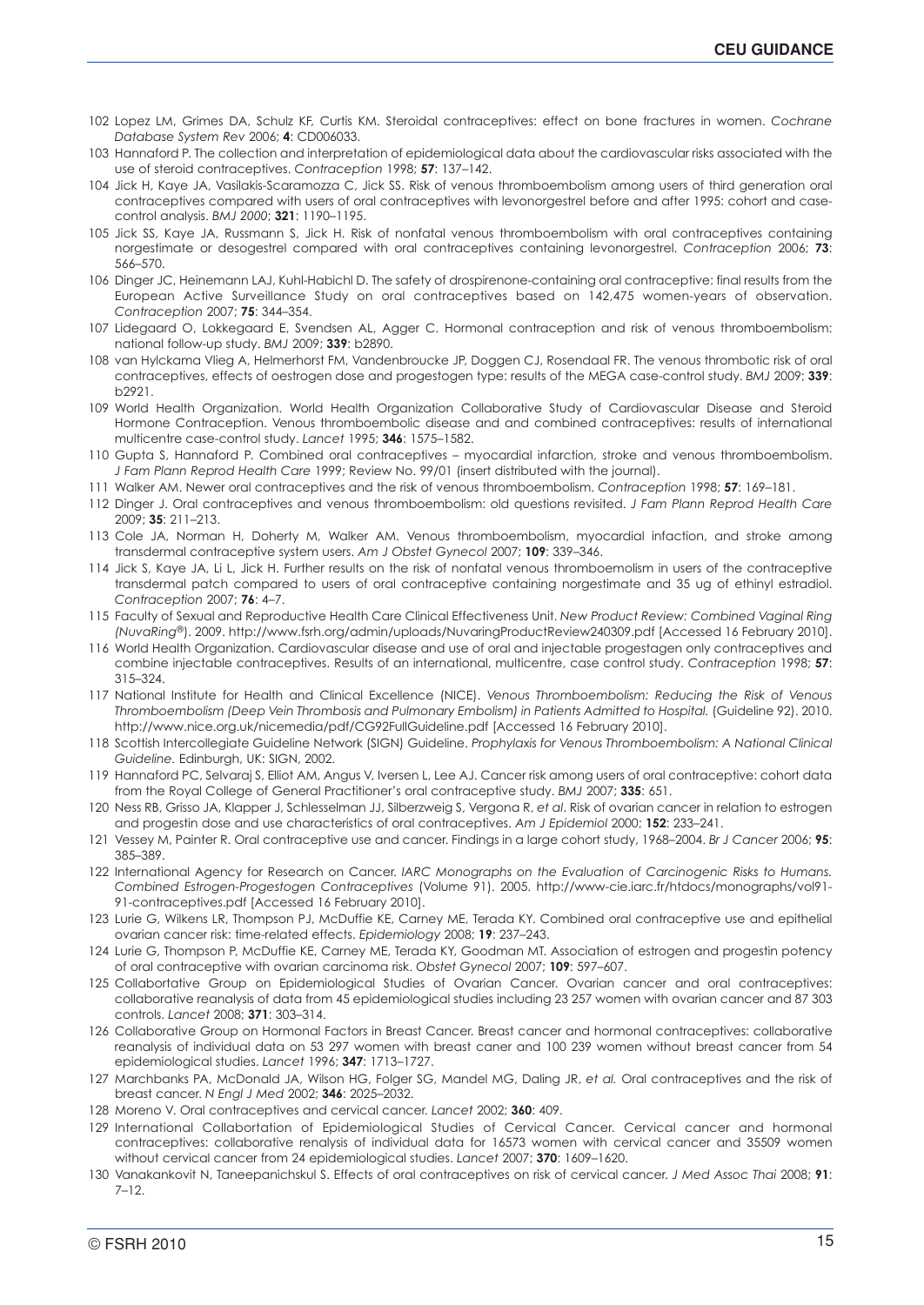#### **CEU GUIDANCE**

- 131 Moreno V, Bosch FX, Munoz N. Effects of oral contraceptives on risk of cervical cancer in women with human papilloma virus infection: the IARC multicentric case-control study. *Lancet* 2002; **399**: 1085–1092.
- 132 Chilvers CE. Depot medroxyprogesterone acetate and breast cancer. A review of current knowledge. *Drug Saf 1996*; **15**: 212–218.
- 133 Shapiro S, Rosenberg L, Hoffman M, Truter H, Cooper D, Rao S, *et al.* Risk of breast cancer in relation to the use of injectable progestogen contraceptives and combined estrogen/progestogen contraceptives. *Am J Epidemiol* 2000; **151**: 396–403.
- 134 Skegg DC, Noonan EA, Paul C, Spears GF, Meirik O, Thomas DB. Depot medroxyprogesterone acetate and breast cancer. A pooled analysis of the World Health Organization and New Zealand studies. *JAMA* 1995; **273**: 799–804.
- 135 McCann MF, Potter LS. Progestin-only oral contraception: a comprehensive review. *Contraception* 1994; **50**: S159–S188.
- 136 British Association for Sexual Health and HIV (BASHH). *United Kingdom National Guideline on the Management of Sexually Transmitted Infections and Related Conditions in Children and Young People.* 2009. http://www.bashh.org/documents/ 2275 [Accessed 16 February 2010].
- 137 Faculty of Family Planning and Reproductive Health Care Clinical Effectiveness Unit. Male and female condoms. *J Fam Plann Reprod Health Care* 2007; **7**: 1–16.
- 138 Fisher M, Benn P, Evans B, Pozniak A, Jones M, MacLean S, *et al*. BASHH Guideline: UK Guideline for the use of post-exposure prophylaxis for HIV following sexual exposure. *Int J STD AIDS* 2006; **17**: 81–92.
- 139 Faculty of Family Planning and Reproductive Health Care Clinical Effectiveness Unit. Drug interactions with hormonal contraception. J Fam Plann Reprod Health Care 2005; 31: 139–150
- 140 Faculty of Sexual & Reproductive Healthcare. *Quick Starting Contraception.* 2017. https://www.fsrh.org/standardsand-guidance/current-clinical-guidance/quick-starting-contraception
- 141 European Medicines Agency. Press release: Benefits of combined hormonal contraceptives (CHCs) continue to outweigh risks. 2013. https://www.ema.europa.eu/en/news/benefits-combined-hormonal-contraceptives-chcs continue-outweigh-risks-chmp-endorses-prachormonal\_contraceptives/European\_Commission\_final\_decision/ WC500160277.pdf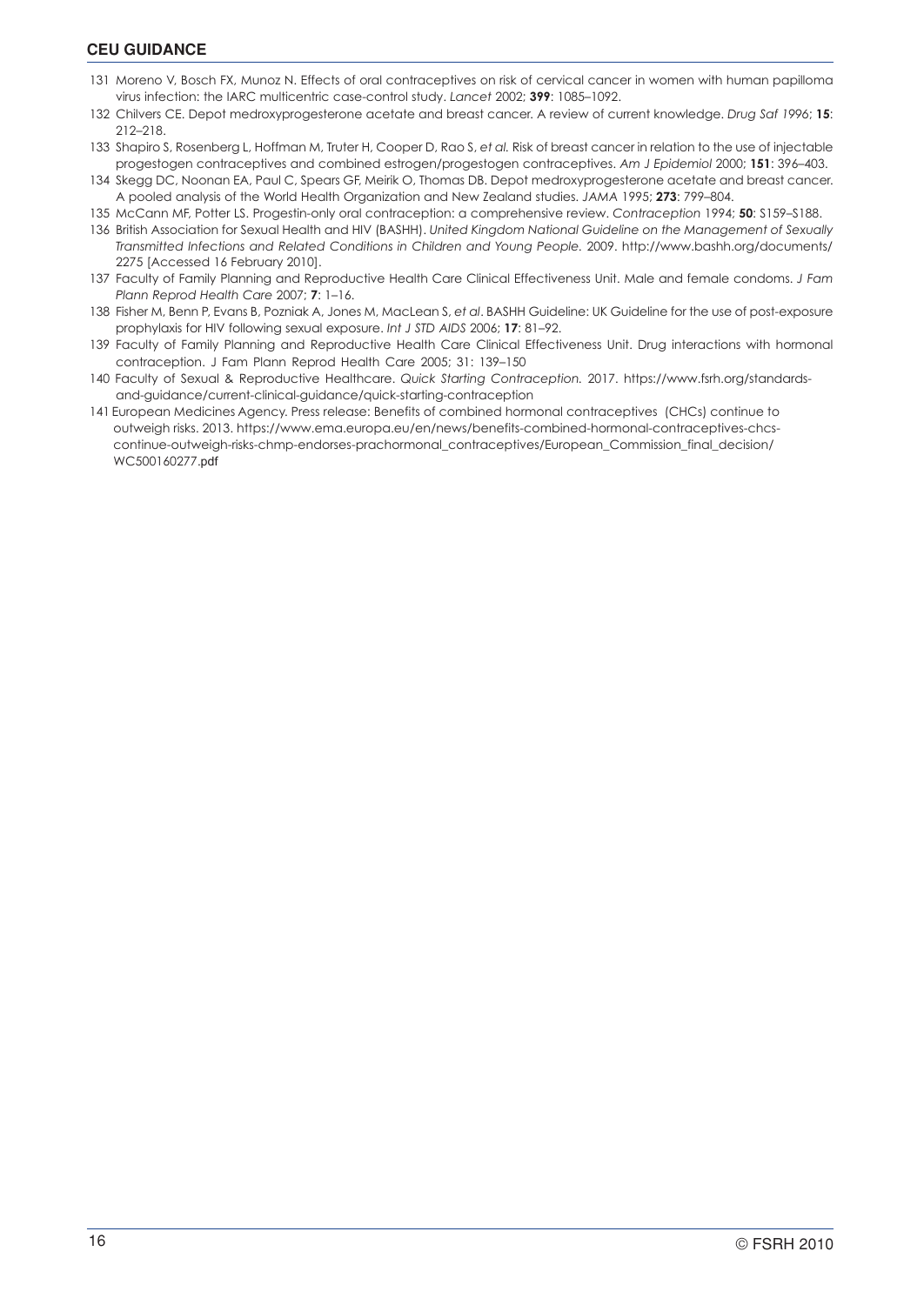### **APPENDIX 1: DEVELOPMENT OF CEU GUIDANCE**

#### **GUIDELINE DEVELOPMENT GROUP**

**Dr Louise Melvin** – Director, Clinical Effectiveness Unit

**Ms Julie Craik** – Researcher, Clinical Effectiveness Unit

**Mrs Elsa Chadaway** – Team Leader School Nursing, Gulson Hospital, Coventry

**Dr Kathy French** – Clinical Director, Brook National; Nurse Member of the Independent Advisory Group on Sexual Health

**Dr Val Godfree** – FSRH Clinical Standards Committee Member; Director of Sexual Reproductive Health, Western Sussex Hospitals NHS Trust, Chapel Street Clinic, Chichester

**Dr Zara Haider** – FSRH Education Committee Member; Subspecialty Registrar in Sexual and Reproductive Health, The Margaret Pyke Centre, London

**Mrs Lynn Hearton** – Helpline & Information Services Manager, Family Planning Association, London **Dr Dee McCormack** – General Practitioner, St Mary's Surgery, Ely

**Dr Pauline McGough** – Consultant in Sexual and Reproductive Health, Lead Clinician for Young People, Sandyford, NHS Greater Glasgow & Clyde, Glasgow

**Dr Karen Rogstad** – British Association for Sexual Health and HIV (BASHH) Representative; Consultant in Genitourinary Medicine and Honorary Senior Lecturer, Royal Hallamshire Hospital, Sheffield Teaching Hospitals NHS Foundation Trust, Sheffield

**Dr Karen Rollison** – Consultant in Forensic Paediatrics and Community Child Health, Royal Victoria Infirmary, Newcastle upon Tyne

**Dr Gillian Vanhegan** – Medical Director, Brook London; Medical Spokesperson, Brook UK

Written feedback was provided by **Kenneth Norrie**, Professor of Law, Strathclyde University; **Shirley M Fraser**, Health Improvement Programme Manager, NHS Health Scotland; and **Josh, Stephanie, Amanda, Sinead** and **Ryan** from The Big Shout ER Youth Group.

#### **INDEPENDENT PEER REVIEWERS**

**Ms Toni Belfield**, Specialist in Sexual Health Information, Roundhill House, Brook, Lyndhurst **Dr Geraldine Barrett**, Senior Lecturer in Health Studies, Brunel University, London

Dr McCormack has been involved in training and meetings supported by Bayer Schering Pharma and Schering Plough. No other competing interests were noted by members of the multidisciplinary group. Administrative support to the CEU team was provided by **Ms Janice Paterson.**

CEU Guidance is developed in collaboration with the Clinical Effectiveness Committee of the FSRH. The CEU Guidance development process employs standard methodology and makes use of systematic literature review and a multidisciplinary group of professionals. The multidisciplinary group is identified by the CEU for their expertise in the topic area and typically includes clinicians working in family planning, sexual and reproductive health care, general practice, other allied specialities, and user representation. In addition, the aim is to include a representative from the FSRH Clinical Effectiveness Committee, the FSRH Education Committee and FSRH Council in the multidisciplinary group.

Evidence is identified using a systematic literature review and electronic searches are performed for: MEDLINE (CD Ovid version) (1996–2009); EMBASE (1996–2009); PubMed (1996–2009); The Cochrane Library (to 2009) and the US National Guideline Clearing House. The searches are performed using relevant medical subject headings (MeSH), terms and text words. The Cochrane Library is searched for systematic reviews, meta-analyses and controlled trials relevant to contraceptive choices for young people. Previously existing guidelines from the FSRH (formerly the Faculty of Family Planning and Reproductive Health Care), the Royal College of Obstetricians and Gynaecologists (RCOG), the World Health Organization (WHO) and the British Association for Sexual Health and HIV (BASHH), and reference lists of identified publications, are also searched. Similar search strategies have been used in the development of other national guidelines. Selected key publications are appraised using standard methodological checklists similar to those used by the National Institute for Health and Clinical Excellence (NICE). All papers are graded according to the Grades of Recommendations Assessment, Development and Evaluation (GRADE) system. Recommendations are graded as in the table on the inside front cover of this document using a scheme similar to that adopted by the RCOG and other guideline development organisations. The clinical recommendations within this guidance are based on evidence whenever possible. Summary evidence tables are available on request from the CEU. An outline of the guideline development process is given in the table on the inside back cover of this guidance document.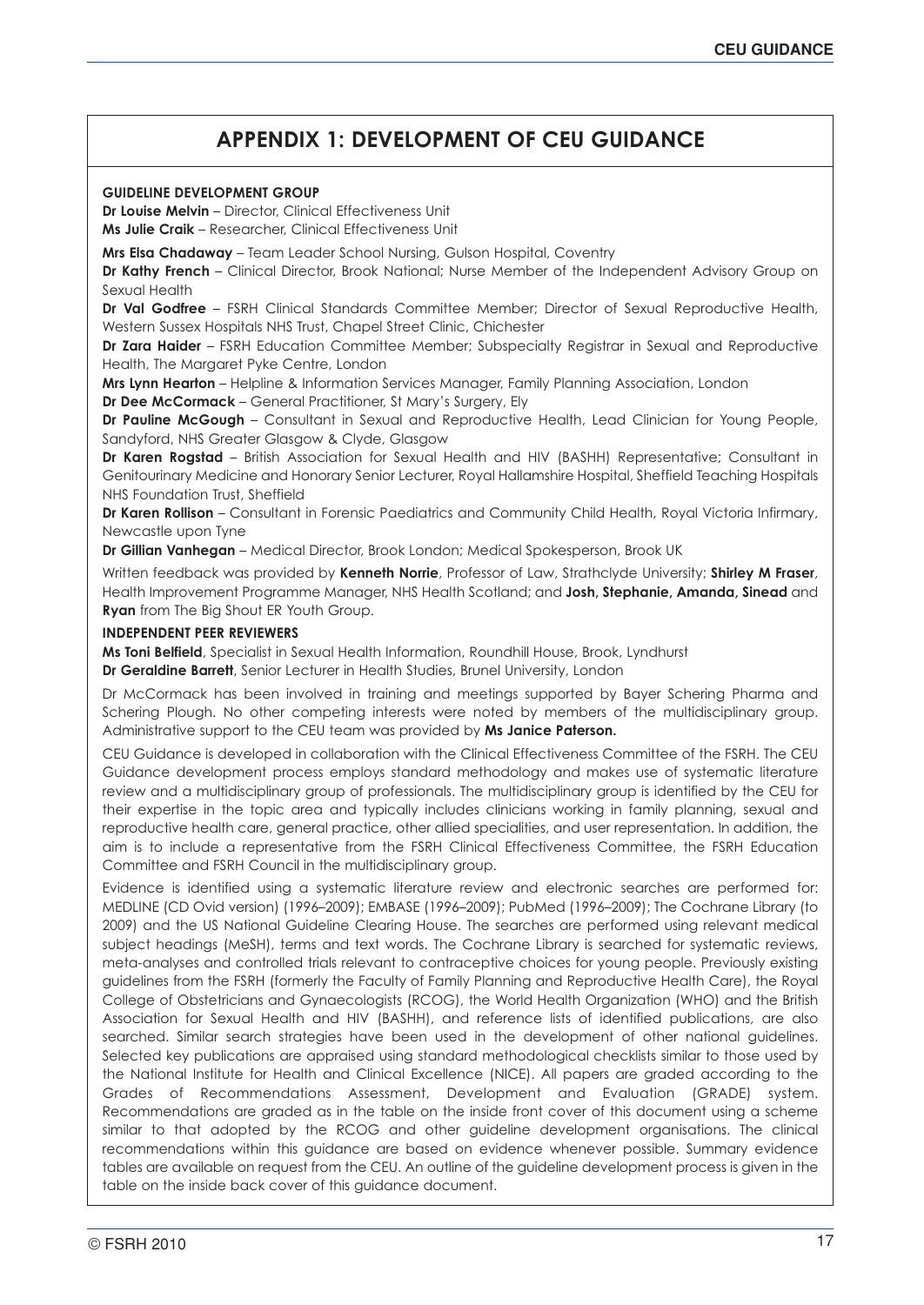## **APPENDIX 2: USEFUL SOURCES OF INFORMATION**

#### **Legislation**

|   | Northen Ireland Office. The Sexual Offences (Northen Ireland) Order 2008. 2009. Report No. 1769<br>http://www.opsi.gov.uk/si/si2008/uksi_20081769_en_1                                                                                                   |
|---|----------------------------------------------------------------------------------------------------------------------------------------------------------------------------------------------------------------------------------------------------------|
| 2 | Office of Public Sector Information. Sexual Offences Act 2003<br>http://www.opsi.gov.uk/acts/acts2003-30042--b.htm                                                                                                                                       |
| 3 | Criminal Law (Consolidation) (Scotland) Act 1995 (c.39) Part I Sexual Offences. The Stationery Office, 2004<br>http://www.opsi.gov.uk/acts/acts1995/ukpga_19950039_en_1                                                                                  |
| 4 | Age of Legal Capacity (Scotland) Act 1991<br>http://www.opsi.gov.uk/acts/acts1991/ukpga_19910050_en_1                                                                                                                                                    |
| 5 | Adults with Incapacity (Scotland) Act 2000<br>http://www.opsi.gov.uk/legislation/scotland/acts2000/asp_20000004_en_1                                                                                                                                     |
|   | <b>Guidance Covering Ethics, Consent, Confidentiality and Safeguarding</b>                                                                                                                                                                               |
|   | General Medical Council (GMC). 0-18 Years: Guidance for All Doctors<br>http://www.gmc-uk.org/guidance/archive/GMC_0-18.pdf                                                                                                                               |
| 2 | General Medical Council (GMC). Confidentiality<br>http://www.gmcuk.org/guidance/current/library/confidentiality.asp#6                                                                                                                                    |
| 3 | British Medical Association (BMA). Consent Toolkit (4th edn). 2008<br>http://www.bma.org.uk/images/ ConsentToolKit2008_tcm41-175551.pdf                                                                                                                  |
| 4 | British Medical Association (BMA). A BMA Statement on Information Sharing in Relation to Sexually Active<br>Young People. 2008                                                                                                                           |
| 5 | http://www.bma.org.uk/images/responsetoworkingtogether2008_tcm41-183775.pdf<br>HM Government. Working Together to Safeguard Children: A Guide to Inter-agency Working to Safeguard<br>and Promote the Welfare of Children. 2006                          |
|   | http://www.everychildmatters.gov.uk/_files/ AE53C8F9D7AEB1B23E403514A6C1B17D.pdf                                                                                                                                                                         |
| 6 | Royal College of General Practitioners and the National Society for the Prevention of Cruelty to Children<br>(NSPCC). Safeguarding Children and Young People in General Practice<br>http://www.rcgp.org.uk/PDF/CIR_Toolkit%20document%20final%20edit.pdf |
| 7 | Scottish Government. Framework for Standards for Professionals for Child Protection. 2004 (modified 2006)<br>http://www.scotland.gov.uk/Resource/Doc/1181/0008818.pdf                                                                                    |
| 8 | Department of Health. Best Practice Guidance for Doctors and Other Health Professionals on the Provision<br>of Advice and Treatment to Young People Under 16 on Contraception, Sexual and Reproductive Health.<br>2004                                   |
|   | http://www.dh.gov.uk/en/Publicationsandstatistics/Publications/PublicationsPolicyAndGuidance/<br>DH_4086960                                                                                                                                              |
|   | <b>Service Standards</b>                                                                                                                                                                                                                                 |
| 1 | Department of Health. You're Welcome Quality Criteria: Making Health Services Young People Friendly.<br>2005                                                                                                                                             |
|   | http://www.dh.gov.uk/en/Publicationsandstatistics/Publications/PublicationsPolicyAndGuidance/<br>DH_4121562                                                                                                                                              |
| 2 | NHS Quality Improvement Scotland. Sexual Health Services Standards. 2008<br>http://www.nhshealthquality.org/nhsqis/files/SEXHEALTHSERV_STANF_MAR08.pdf                                                                                                   |
| 3 | Faculty of Family Planning and Reproductive Health Care. Service Standards for Record Keeping. 2005<br>http://www.fsrh.org/admin/uploads/ServiceStandardsRecordKeeping.pdf                                                                               |
|   | <b>Pregnancy and Sexually Transmitted Infection Statistics</b>                                                                                                                                                                                           |
| 1 | Teenage Pregnancy Unit<br>http://www.everychildmatters.gov.uk/teenagepregnancy                                                                                                                                                                           |
| 2 | Information Services Division (ISD) Scotland (teenage pregnancy)<br>http://www.isdscotland.org/isd/2071.html                                                                                                                                             |
| 3 | <b>Health Protection Scotland</b><br>http://www.hps.scot.nhs.uk/                                                                                                                                                                                         |
| 4 | <b>Health Protection Agency</b><br>http://www.hpa.org.uk/                                                                                                                                                                                                |
| 5 | General Registrar Office (Northern Ireland)<br>http://www.nisra.gov.uk/archive/demography/publications/annual_reports/2007/RG2007.pdf                                                                                                                    |
|   |                                                                                                                                                                                                                                                          |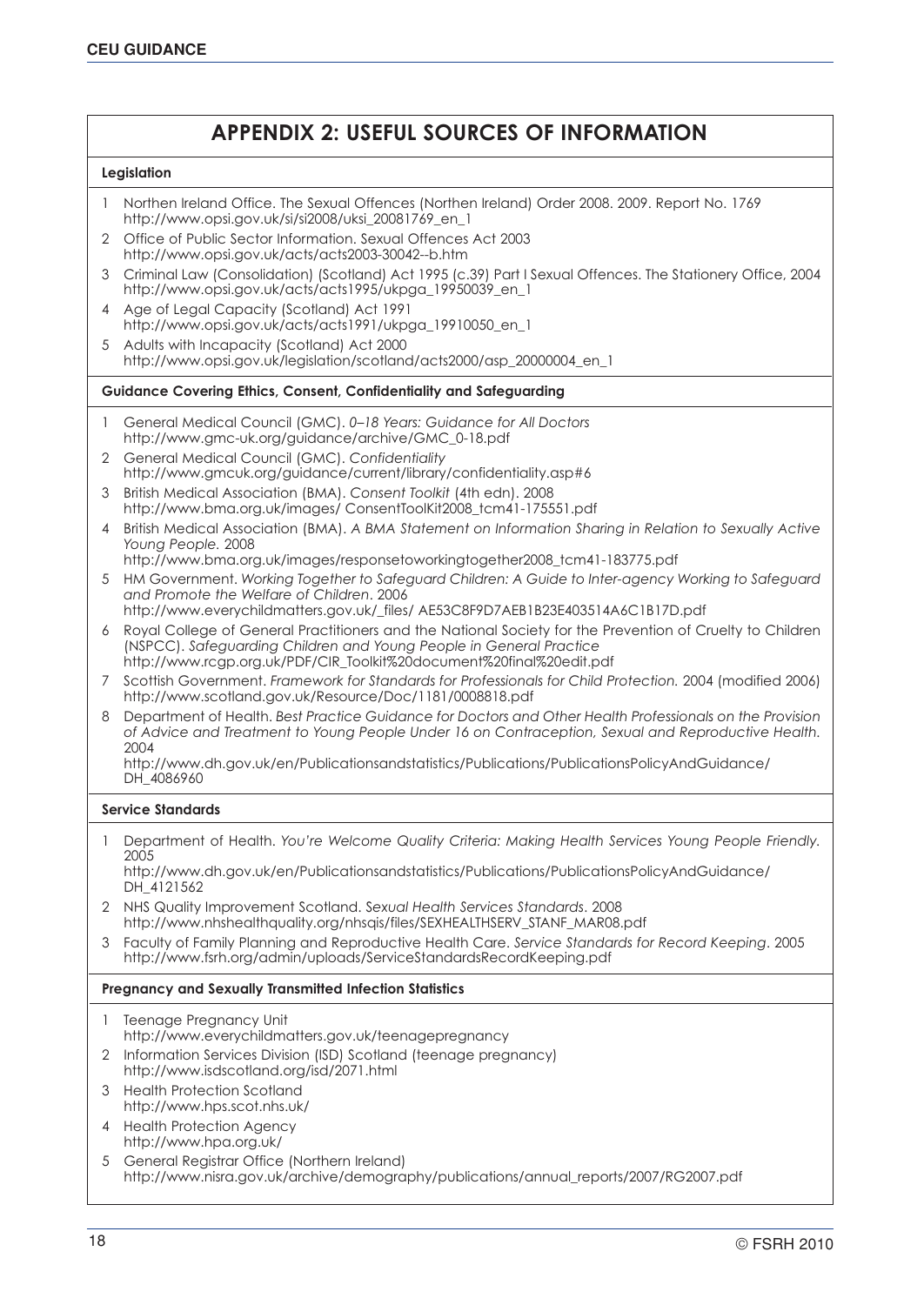## **APPENDIX 3: KEY LEGISLATION AND GUIDANCE\***

Refer to **General Medical Council (GMC) guidelines, "0–18 Years: Guidance for All Doctors"**, for full summary and references and www.opsi.gov.uk. The Scottish law on sexual offences was revised in 2009 and is awaiting implementation.

**The Sexual Offences Act 2003 (England and Wales).** Under the Sexual Offences Act 2003, sexual activity under 16 years old is illegal. Those under the age of 13 years are deemed not capable of giving consent to sexual intercourse, and such sexual activity is therefore rape. The Act states that sexual health care providers are protecting a child if they are preventing sexually transmitted infections (STIs) or pregnancy, whether children are under 16 years or under 13 years old.

● **Fraser Guidelines** (Box 2). (NB. Guidelines do not apply in Scotland.) According to the ruling of Lord Fraser (Gillick vs West Norfolk and Wisbech AHA & DHSS 1985), young people under the age of 16 years can consent to medical treatment if they have sufficient maturity and judgement to enable them fully to understand what is proposed. In Northern Ireland, although separate legislation applies, the Department of Health and Social Services Northern Ireland stated that there was no reason to suppose that the House of Lords' decision would not be followed by the Northern Ireland Courts. The Fraser Guidelines specifically refer to consent for contraception, but the principles in England and Wales are deemed to apply to other medical care (Gillick competence). If someone under 16 years is not judged mature enough to consent to treatment, the consultation itself can still remain confidential. The Axon ruling also upholds this right of young people.

● **The Age of Legal Capacity (Scotland) Act 1991.** In Scotland, competence is determined by the Age of Legal Capacity (Scotland) Act. According to section 2(4), individuals under the age of 16 years have legal capacity to consent on their own behalf to any surgical, medical or dental procedure or treatment where, in the opinion of a qualified medical practitioner, the individual is capable of understanding the nature and possible consequences of the procedure or treatment.

● **"Best Practice Guidance for Doctors and Other Health Professionals on the Provision of Advice and Treatment for Young People Under 16 on Contraception, Sexual and Reproductive Health"** produced by the Department of Health in 2004 upholds the right of young people to confidentiality.

● **"Working Together to Safeguard Children"** paragraph 5.8 indicates the need to consider child sexual abuse in those under-18-year-olds who are sexually active, and perform a risk assessment on under-16-year-olds. It states that there is a presumption of reporting under-13s to social services and the police. There is no mandatory reporting even for under-13s. All cases should be looked at individually. Local safeguarding children boards (LSCBs) should produce local guidelines based on this.

● **"Safeguarding Children and Young People from Sexual Exploitation. Supplementary Guidance to Working Together to Safeguard Children"** provides extra advice where exploitation is detected.

● **NHS (Venereal Disease) Regulations 1974 and NHS Trusts and Primary Care Trusts (Sexually Transmitted Diseases) Directions 2000.** This prevents disclosure about anyone examined or treated for an STI except for the treatment or prevention of an STI. A government consultation on this is currently being undertaken.

\*Adapted from BASHH Guidance136 with kind permission.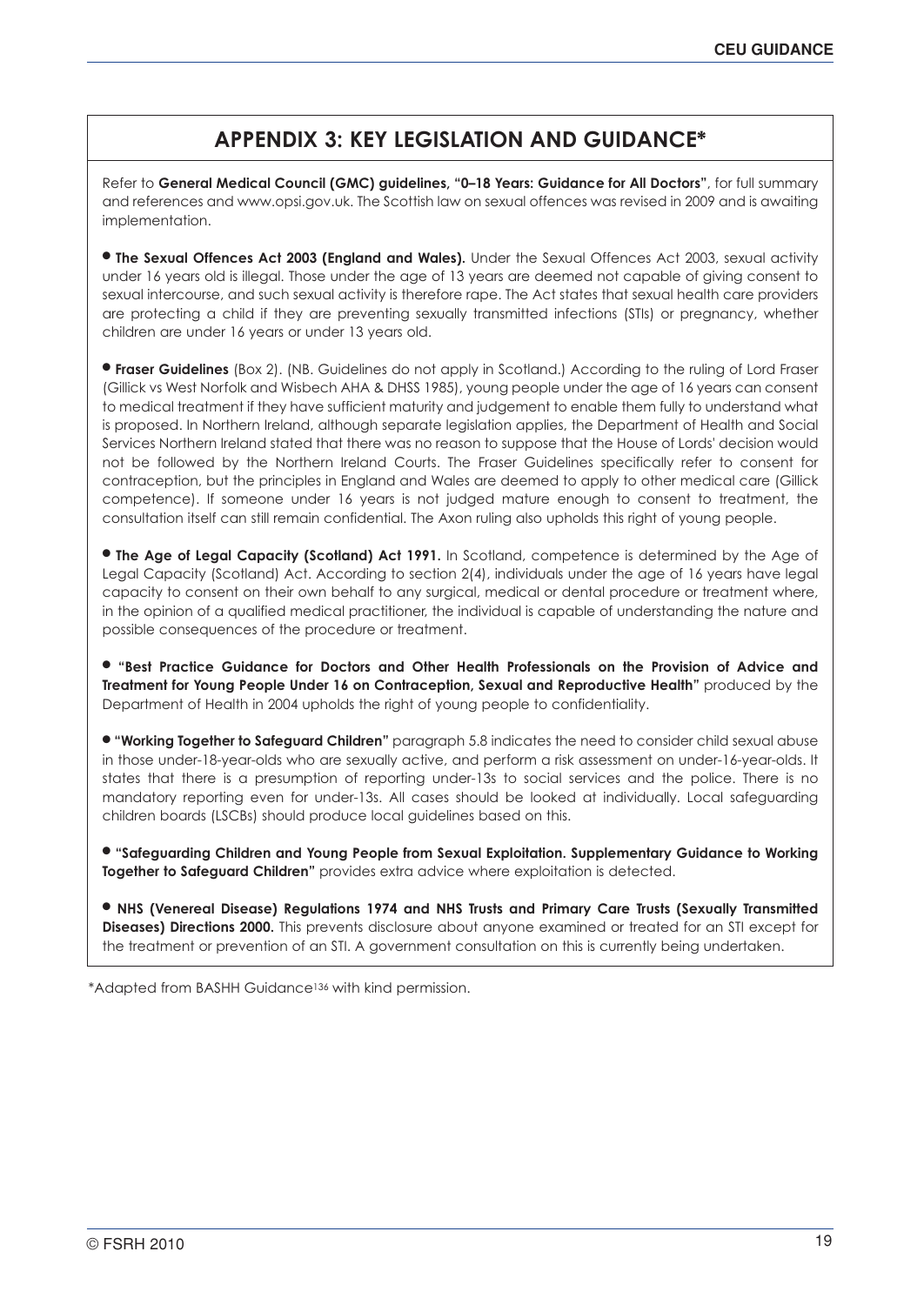| <b>APPENDIX 4: SUGGESTIONS FOR HISTORY TAKING</b> |                                                                                                                                                                                                                                                                                                                                                                                                                                                                                                                                                                                                                                                                                                                                                                 |  |  |  |
|---------------------------------------------------|-----------------------------------------------------------------------------------------------------------------------------------------------------------------------------------------------------------------------------------------------------------------------------------------------------------------------------------------------------------------------------------------------------------------------------------------------------------------------------------------------------------------------------------------------------------------------------------------------------------------------------------------------------------------------------------------------------------------------------------------------------------------|--|--|--|
| <b>History</b>                                    | Questions to consider                                                                                                                                                                                                                                                                                                                                                                                                                                                                                                                                                                                                                                                                                                                                           |  |  |  |
| <b>Social history</b>                             | Do you attend school or college or are you working?<br>Who do you get support or advice from?<br>Who lives at home?<br>Does (Do) your parent(s)/carer(s) know you have come here?<br>Does (Do) your parent(s)/carer(s) know you are having sex and will you tell them?<br>Do you have any problems at home?<br>Do you have problems at school/college/work (e.g. bullying or stress)?<br>What are your preferences for contraception? What do your friends use?<br>How good do you think you might be at remembering pills? Have you had any<br>problems in the past with using a particular contraceptive?<br>Do you use or know how to access condoms<br>Have you ever had sex (oral, anal, vaginal) without condoms or any other<br>method of contraception? |  |  |  |
| <b>General Health</b>                             | Enquire about prescription medications, drug use: smoking, alcohol use,<br>non-prescription drugs, diet, and physical activity levels<br>Do you have any health concerns? Do you have health concerns relating to<br>contraceptive use?<br>Have you had the human papillomavirus (HPV) vaccination?<br>Are you aware of local health services for young people?                                                                                                                                                                                                                                                                                                                                                                                                 |  |  |  |
| <b>Family history</b>                             | Enquire about any significant medical problems (e.g. heart disease, diabetes,<br>venous thromboembolism)                                                                                                                                                                                                                                                                                                                                                                                                                                                                                                                                                                                                                                                        |  |  |  |
| Sexual and<br>reproductive health                 | What age were you when you started your periods?<br>When did you last have a period? Was it normal for you?<br>Do you have any problems with your periods or irregular bleeding?<br>Have you ever been pregnant?<br>Have you previously had an abortion or miscarriage?<br>Do you have a partner or partners at the moment?<br>Is your relationship with your partner(s) casual/regular/long-term (steady)?<br>What gender is/are your partner(s)?<br>How old is (are) your partner(s)?<br>How long have you been with your partner(s)?<br>How well do you know your partner?                                                                                                                                                                                   |  |  |  |
|                                                   | Where did you meet your partner?<br>Do you or your partner have other partners?<br>Does your partner ever frighten you?<br>Have you ever had vaginal, oral (mouth to genital contact) or anal sex<br>(penetration of back passage) or are you thinking about it?<br>Do you feel ready to have sex?<br>Do you feel you would be able to say no if you did not feel it was the right time?<br>Have you thought about the consequences of sexual activity: pregnancy,<br>sexually transmitted infections (STIs)?<br>Have you ever had an STI or been tested for STIs?<br>Have you ever been forced to have sex?<br>Have any of your partners ever rewarded you with items such as clothes, food,<br>cigarettes, money, alcohol or drugs for having sex with them?  |  |  |  |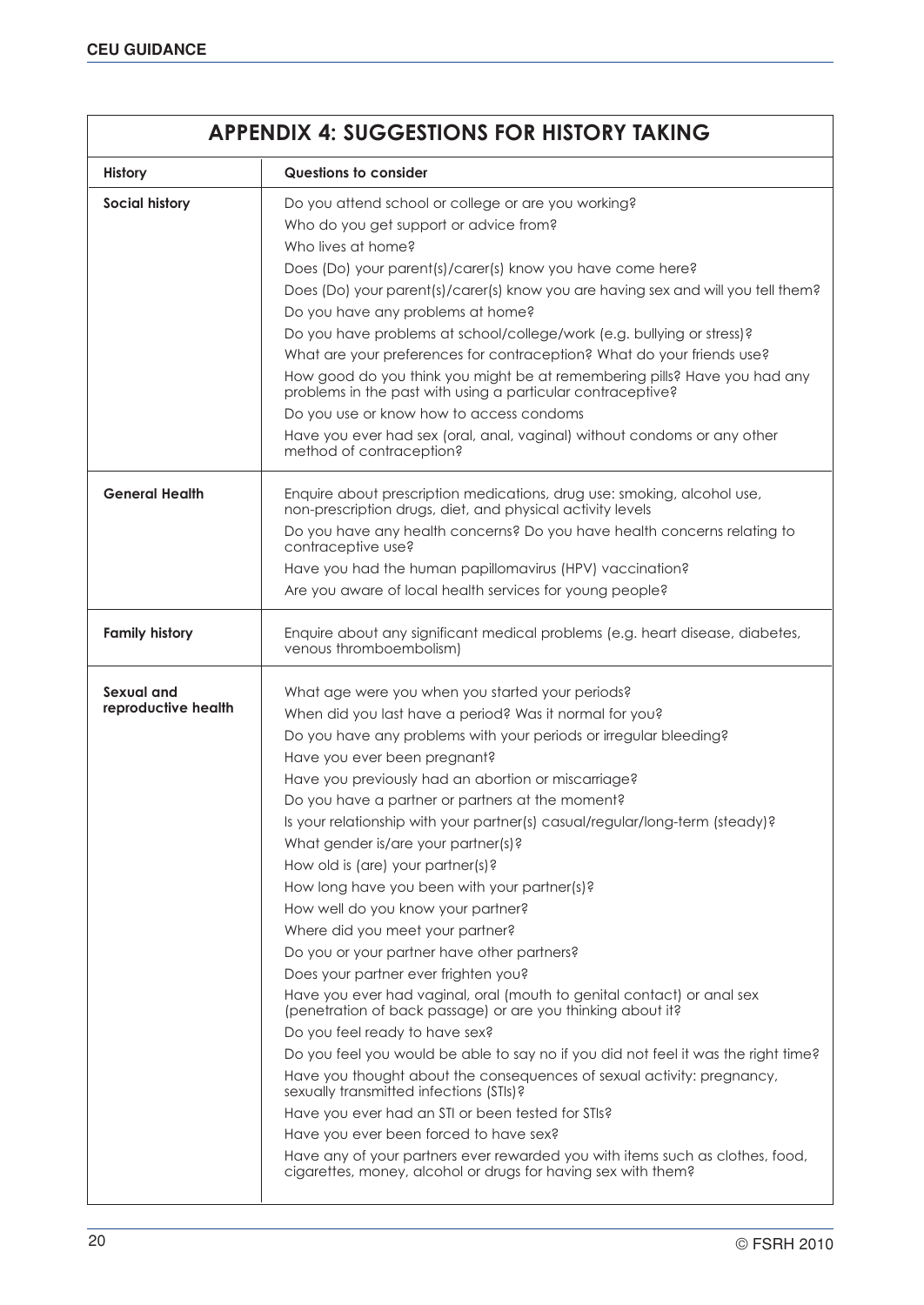## **APPENDIX 5: FAILURE RATES OF CONTRACEPTIVE METHODS**

**Percentage of women experiencing an unintended pregnancy within the first year of use with typical use and perfect use (modified from Trussell)34**

| <b>Method</b>                      | Typical use (%)<br>(estimated) | Perfect use (%) |
|------------------------------------|--------------------------------|-----------------|
| No method                          | 85                             | 85              |
| Fertility awareness-based methods  | 24                             | $0.4 - 5$       |
| Female diaphragm                   | 12                             | 6               |
| Male condom                        | 18                             | $\overline{2}$  |
| Combined hormonal contraception*   | 9                              | 0.3             |
| Progestogen-only pill              | 9                              | 0.3             |
| Progestogen-only injectable        | $6\phantom{1}6$                | 0.2             |
| <b>Copper intrauterine device</b>  | 0.8                            | 0.6             |
| Levonorgestrel intrauterine system | 0.2                            | 0.2             |
| <b>Progestogen-only implant</b>    | 0.05                           | 0.05            |
| Female sterilisation               | 0.5                            | 0.5             |
| Vasectomy                          | 0.15                           | 0.1             |

Long-acting reversible contraception/contraceptive methods in bold type.

\*Includes combined oral contraception, transdermal patch and vaginal ring.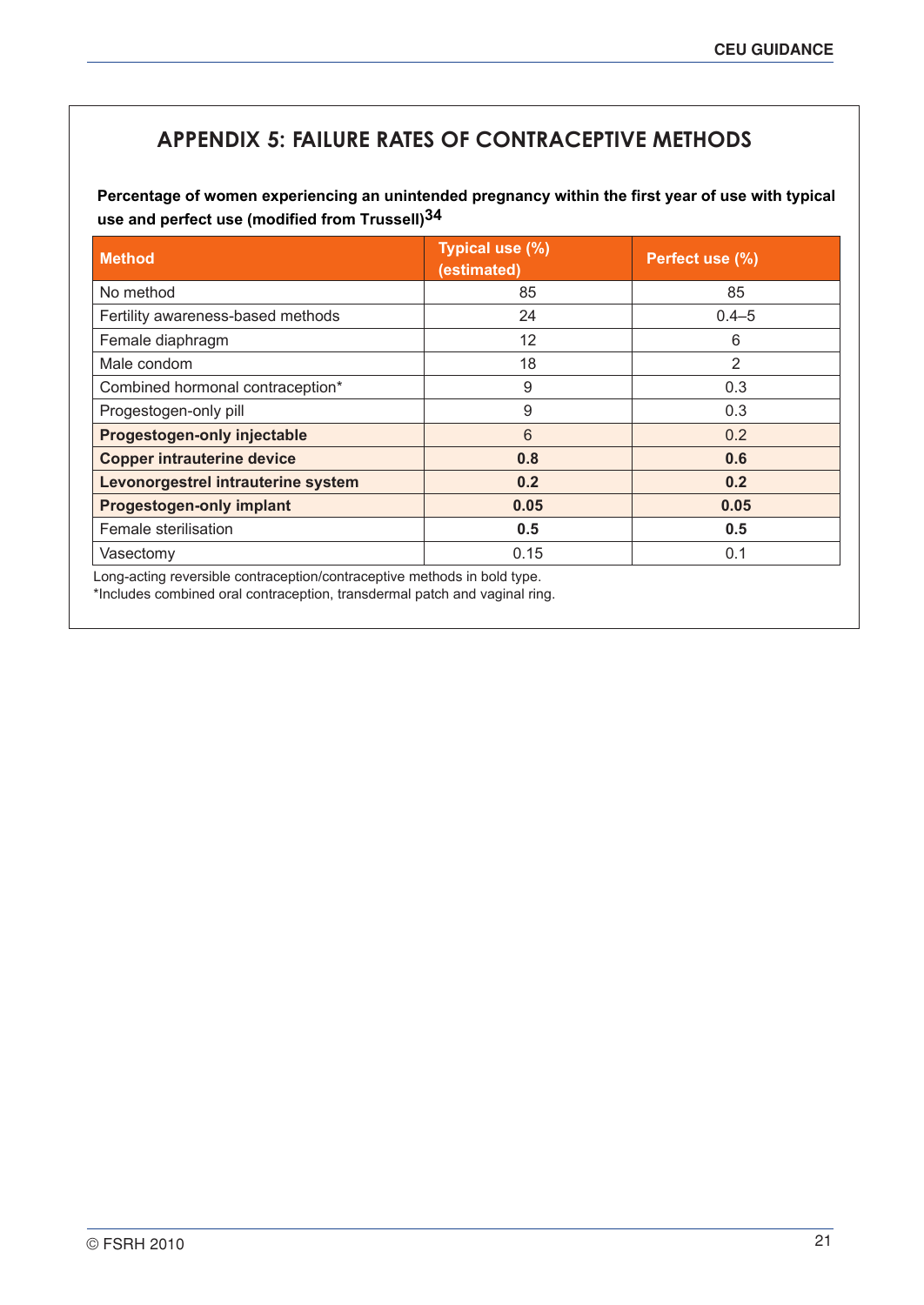## **Discussion Points for Contraceptive Choices for Young People**

**The following discussion points have been developed by the FSRH Education Committee.**

#### **Discussion Points**

- 1 A 13-year-old girl attends clinic asking for contraception advice. She is having consensual intercourse with her regular boyfriend also aged 13 years:
	- (a) What are the issues to consider?
	- (b) Would this differ if the girlfriend was 12 years old?
	- (c) Would this differ if the boyfriend was 16 years old?
- 2 How can we encourage increased uptake of long-acting reversible contraception (LARC) methods among young people?
- 3 Should emergency contraception be available in schools?

### **Questions for Contraceptive Choices for Young People**

#### **The following questions and answers have been developed by the FSRH Education Committee.**

|   | Indicate your answer by ficking the appropriate box for each question                                                                                                            | True | False |
|---|----------------------------------------------------------------------------------------------------------------------------------------------------------------------------------|------|-------|
|   | By the age of 16 years approximately one in five young people have had<br>sexual intercourse.                                                                                    |      |       |
|   | 2 Condoms are not necessary if intercourse is pre-menarche.                                                                                                                      |      |       |
|   | 3 Administration of progestogen-only emergency contraception (POEC) between<br>72 and 120 hours for emergency contraception (ED) is outside the terms of the product<br>licence. |      |       |
|   | 4 If a young person attends for EC within 72 hours of unprotected sexual intercourse (UPSI),<br>it would be inappropriate to fit a copper-bearing intrauterine device.           |      |       |
|   | 5 Advanced provision of EC has not been shown to reduce the unintended pregnancy<br>rate.                                                                                        |      |       |
|   | 6 There is no clear evidence that combined oral contraception affects body weight.                                                                                               |      |       |
|   | 7 If confidentiality is to be breached, the consent of the young person is required.                                                                                             |      |       |
| 8 | Use of depot medroxyprogesterone acetate is contraindicated in young people<br>aged <18 years (UKMEC 3) due to concerns about bone mineral density.                              |      |       |
|   | 9 Young people accounted for 65% of the chlamydia cases diagnosed in UK genitourinary<br>medicine clinics in 2007.                                                               |      |       |
|   | 10 Young people may be offered sexually transmitted infection screening immediately<br>after UPSI or condom failure.                                                             |      |       |

| Answers | 90101 | eu¶ ?                     | $e$ slo <sub>18</sub> | $\exists$ False | əuli 9    |
|---------|-------|---------------------------|-----------------------|-----------------|-----------|
|         | aune  | $\exists$ slot $\uparrow$ | əul E                 | 2 False         | $l$ False |